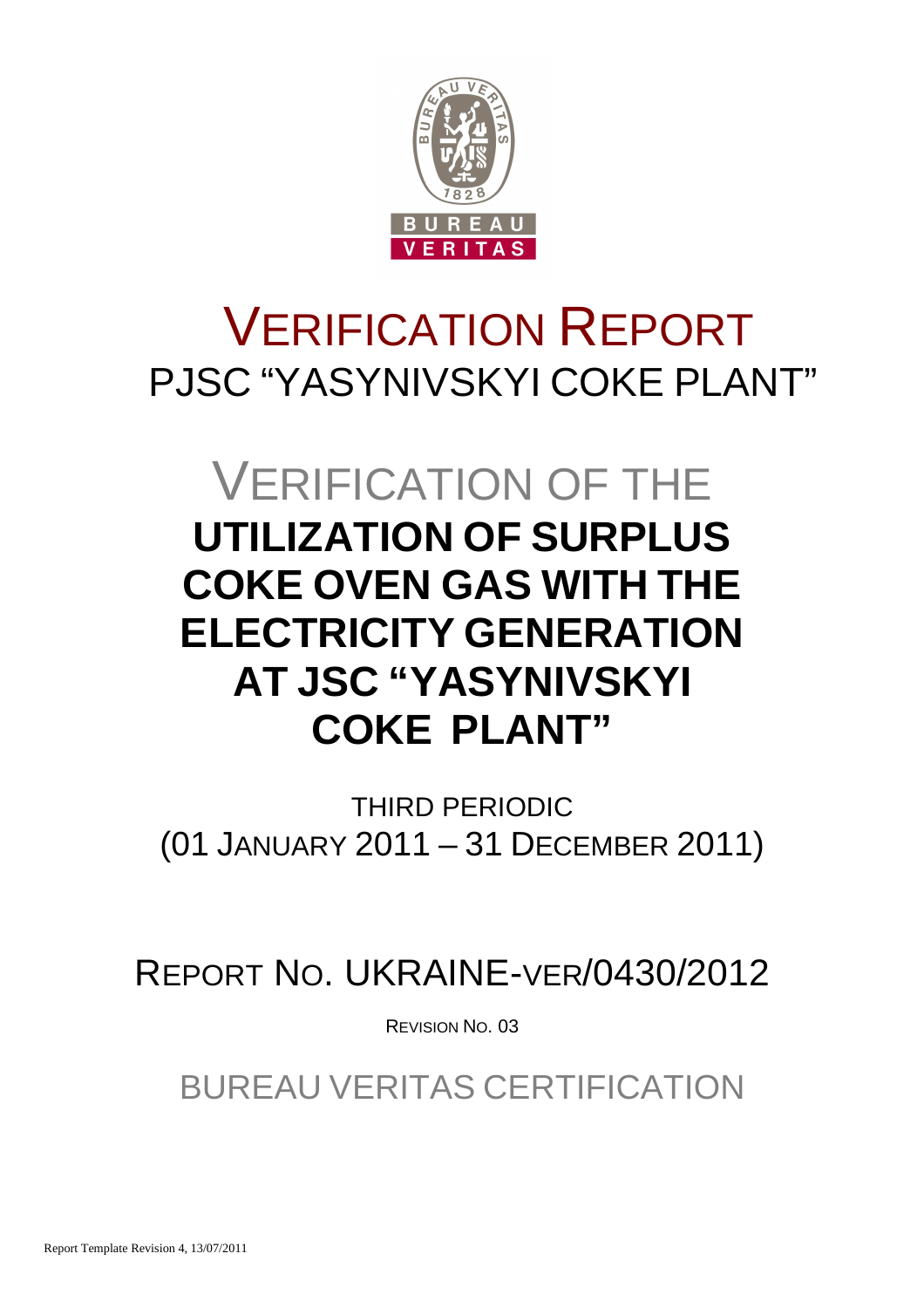

#### VERIFICATION REPORT

| Date of first issue:<br>04/08/2012                                                                                                                                                                                                                                                                                                                                                                                                                                                                                                                                                                                                                                                                                                                         | Organizational unit:<br><b>SAS</b>     | <b>Bureau Veritas Certification Holding</b>                                                                                            |  |
|------------------------------------------------------------------------------------------------------------------------------------------------------------------------------------------------------------------------------------------------------------------------------------------------------------------------------------------------------------------------------------------------------------------------------------------------------------------------------------------------------------------------------------------------------------------------------------------------------------------------------------------------------------------------------------------------------------------------------------------------------------|----------------------------------------|----------------------------------------------------------------------------------------------------------------------------------------|--|
| Client:<br>PJSC "Yasynivskyi Coke Plant"                                                                                                                                                                                                                                                                                                                                                                                                                                                                                                                                                                                                                                                                                                                   | Client ref.:<br><b>Viktor Chalenko</b> |                                                                                                                                        |  |
| Summary:<br>Bureau Veritas Certification has made the 3 <sup>rd</sup> periodic verification of the "Utilization of surplus coke oven gas<br>with the electricity generation at JSC "Yasynivskyi Coke Plant", JI Registration Reference Number UA1000185,<br>project of PJSC "Yasynivskyi Coke Plant" located in Makiyivka, Donetsk region, Ukraine, and applying the<br>methodology ACM0012 version 03.1, on the basis of UNFCCC criteria for the JI, as well as criteria given to<br>provide for consistent project operations, monitoring and reporting. UNFCCC criteria refer to Article 6 of the<br>Kyoto Protocol, the JI rules and modalities and the subsequent decisions by the JI Supervisory Committee, as<br>well as the host country criteria. |                                        |                                                                                                                                        |  |
| The verification scope is defined as a periodic independent review and ex post determination by the Accredited<br>Entity of the monitored reductions in GHG emissions during defined verification period, and consisted of the<br>following three phases: i) desk review of the monitoring report against project design and the baseline and<br>monitoring plan; ii) follow-up interviews with project stakeholders; iii) resolution of outstanding issues and the<br>issuance of the final verification report and opinion. The overall verification, from Contract Review to<br>Verification Report & Opinion, was conducted using Bureau Veritas Certification internal procedures.                                                                    |                                        |                                                                                                                                        |  |
| The first output of the verification process is a list of Clarification, Corrective Actions Requests, Forward<br>Actions Requests (CR, CAR and FAR), presented in Appendix A.                                                                                                                                                                                                                                                                                                                                                                                                                                                                                                                                                                              |                                        |                                                                                                                                        |  |
| In summary, Bureau Veritas Certification confirms that the project is implemented as planned and described in<br>approved project design documents. Installed equipment being essential for generating emission reduction<br>runs reliably and is calibrated appropriately. The monitoring system is in place and the project is generating<br>GHG emission reductions. The GHG emission reduction is calculated accurately and without material errors,<br>omissions, or misstatements, and the ERUs issued totalize 71179 tonnes of CO <sub>2</sub> equivalent for the monitoring<br>period from 01/01/2011 to 31/12/2011.                                                                                                                               |                                        |                                                                                                                                        |  |
| Our opinion relates to the project's GHG emissions and resulting GHG emission reductions reported and<br>related to the approved project baseline and monitoring, and its associated documents.                                                                                                                                                                                                                                                                                                                                                                                                                                                                                                                                                            |                                        |                                                                                                                                        |  |
| Report No.:<br>Subject Group:<br>IJI<br>UKRAINE-ver/0430/2012                                                                                                                                                                                                                                                                                                                                                                                                                                                                                                                                                                                                                                                                                              |                                        |                                                                                                                                        |  |
| Project title:<br>Utilization of surplus coke oven gas with the<br>electricity generation at JSC "Yasynivskyi Coke<br>Plant"<br>Work carried out by:<br>Oleg Skoblyk - Team Leader, Lead Verifier<br>Iuliia Pylnova - Team member, Verifier<br>Olena Manziuk - Team member, Verifier<br>Work reviewed by:<br>Ivan Sokolov - Internal Technical Reviewer                                                                                                                                                                                                                                                                                                                                                                                                    |                                        | Climate Change, Kyoto Protocol, JI, Emission<br>Reductions, Verification<br>$\boxtimes$<br>No distribution without permission from the |  |
| Work approved by:<br>Ivan Sokolov - Operational Managerding                                                                                                                                                                                                                                                                                                                                                                                                                                                                                                                                                                                                                                                                                                | Bureau Vento                           | Client or responsible organizational unit<br>Ufication<br>Limited distribution                                                         |  |
| Date of this revision:<br>Rev. No.:<br>21/09/2012<br>03                                                                                                                                                                                                                                                                                                                                                                                                                                                                                                                                                                                                                                                                                                    | Number of pages:<br>39                 | Unrestricted distribution                                                                                                              |  |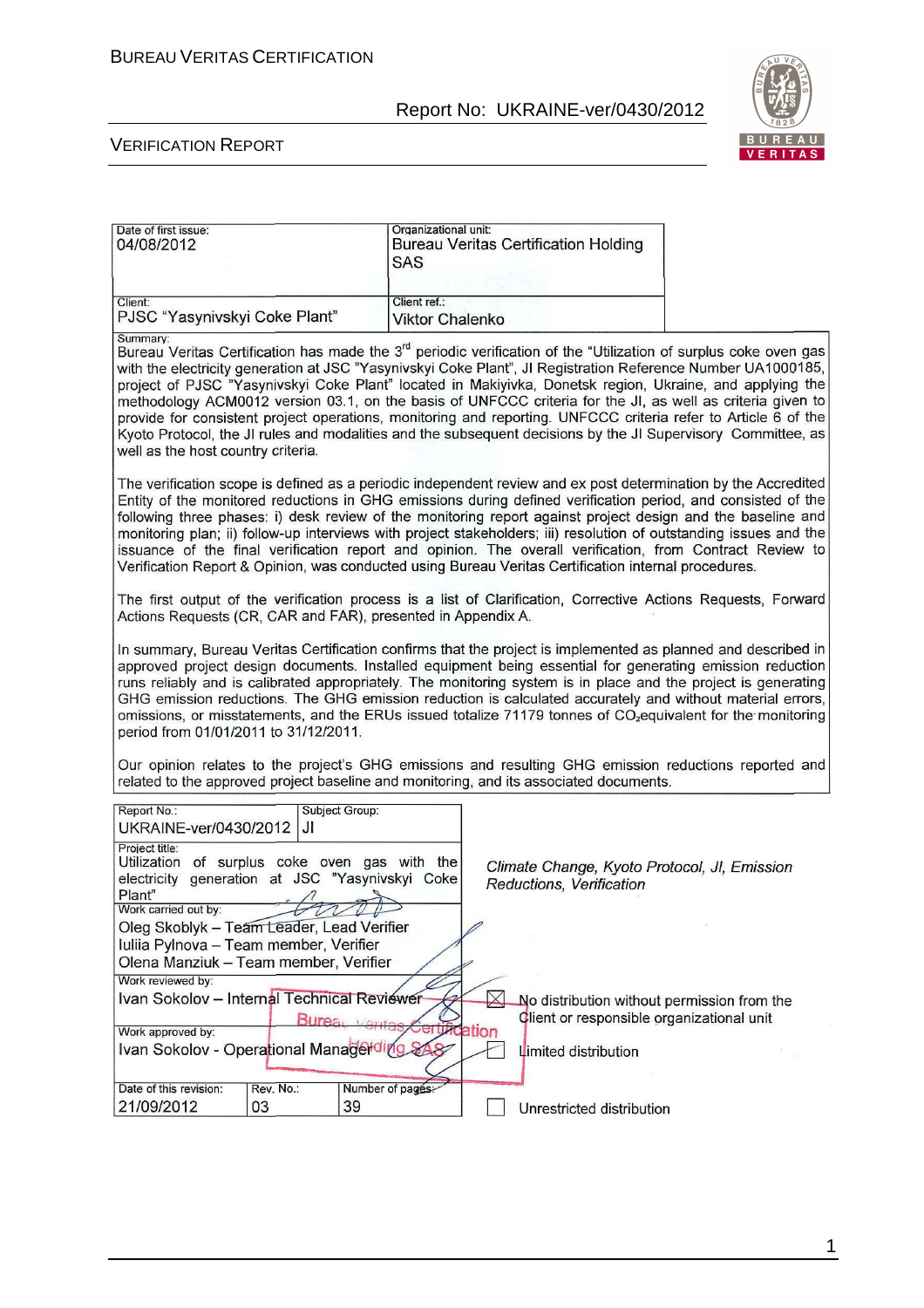

VERIFICATION REPORT

#### **Abbreviations**

| <b>Accredited Independent Entity</b><br><b>Bureau Veritas Certification Holding SAS</b> |
|-----------------------------------------------------------------------------------------|
| <b>Corrective Action Request</b>                                                        |
| <b>Clarification Request</b>                                                            |
| Carbon Dioxide                                                                          |
| <b>Emission Reduction Unit</b>                                                          |
| <b>Forward Action Request</b>                                                           |
| Green House Gas(es)                                                                     |
| <b>International Emissions Trading Association</b>                                      |
| Joint Implementation                                                                    |
| JI Supervisory Committee                                                                |
| <b>Means of Verification</b>                                                            |
| <b>Monitoring Plan</b>                                                                  |
| Prototype Carbon Fund                                                                   |
| <b>Project Design Document</b>                                                          |
| United Nations Framework Convention on Climate Change                                   |
|                                                                                         |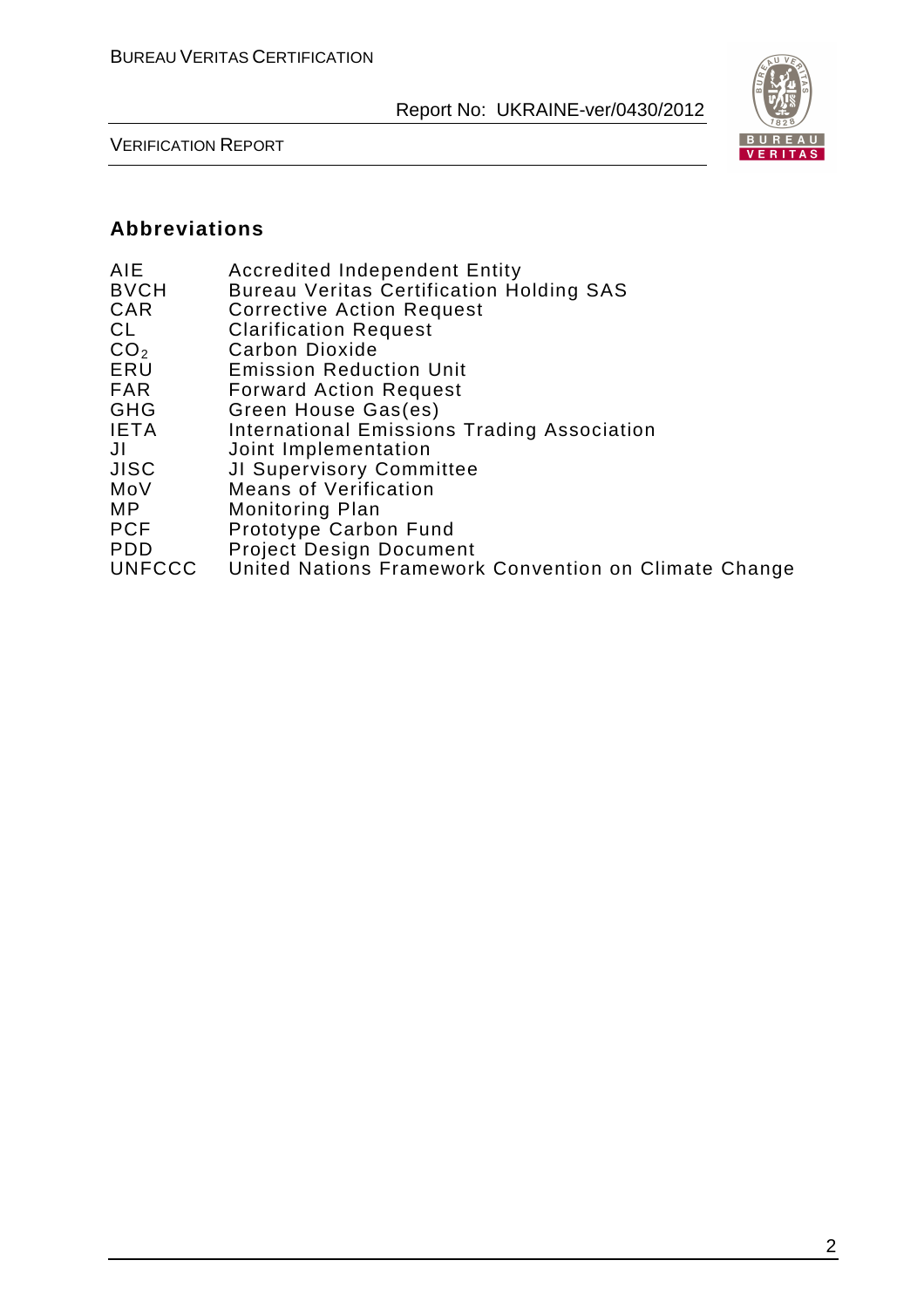

VERIFICATION REPORT

## **Table of Contents Page 2014**

| $\mathbf{1}$   |                                                                               |                |
|----------------|-------------------------------------------------------------------------------|----------------|
| 1.1            | Objective                                                                     | 4              |
| 1.2            | Scope                                                                         | $\overline{4}$ |
| 1.3            | <b>Verification Team</b>                                                      | 5              |
| $\overline{2}$ |                                                                               | .5             |
| 2.1            | <b>Review of Documents</b>                                                    | 6              |
| 2.2            | Follow-up Interviews                                                          | 6              |
| 2.3            | Resolution of Clarification, Corrective and Forward Action<br>Requests        | $\overline{7}$ |
| 3              |                                                                               |                |
| 3.1            | Project approval by Parties involved (90-91)                                  | 8              |
| 3.2            | Project implementation (92-93)                                                | 8              |
| 3.3            | Compliance of the monitoring plan with the monitoring<br>methodology (94-98)  | 9              |
| 3.4            | Revision of monitoring plan (99-100) (Not applicable)                         | 10             |
| 3.5            | Data management (101)                                                         | 10             |
| 3.6            | Verification regarding programmes of activities (102-110)<br>(Not applicable) | 13             |
| 4              |                                                                               |                |
| 5              |                                                                               |                |
|                |                                                                               |                |

APPENDIX A: VERIFICATION PROTOCOL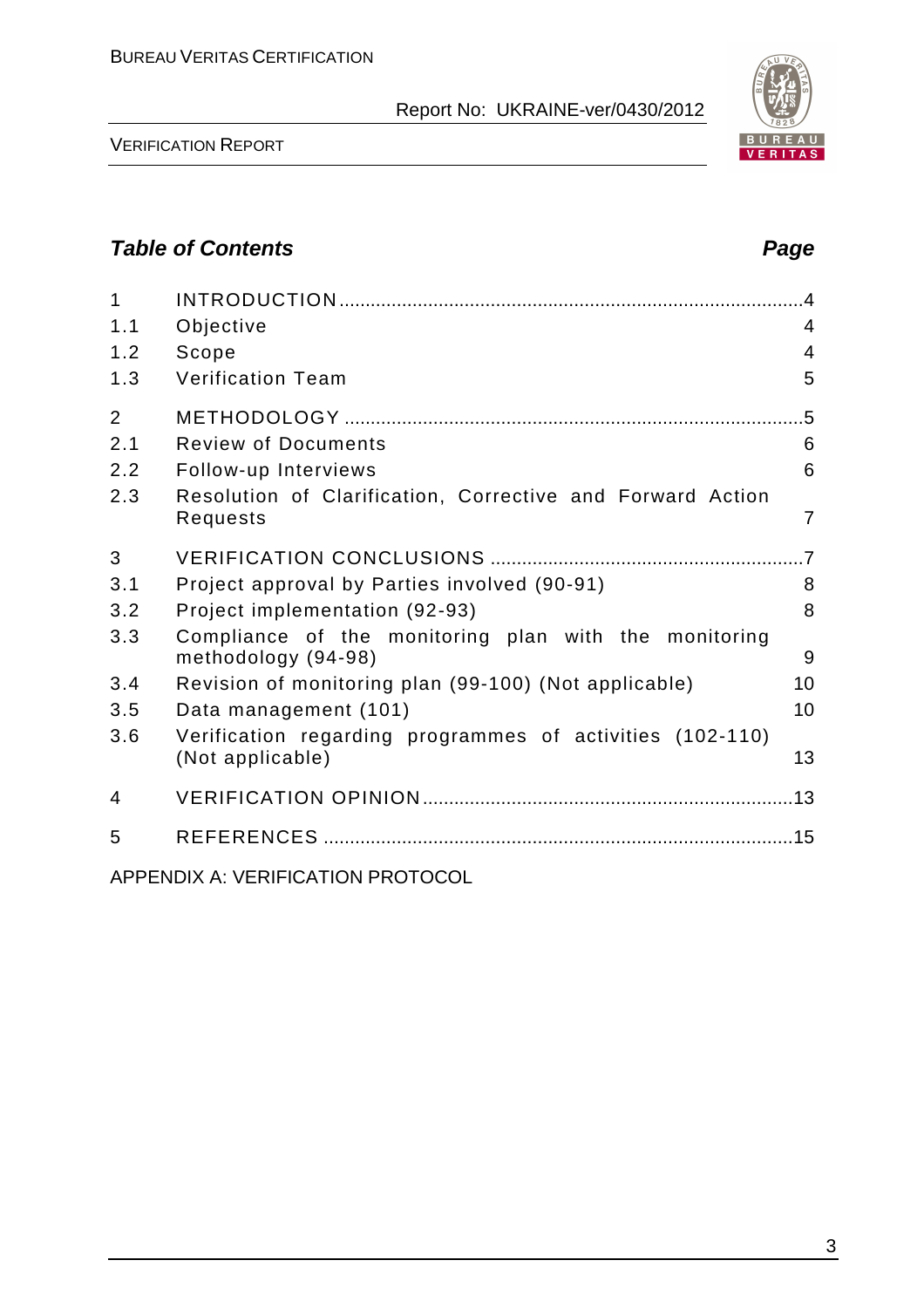

VERIFICATION REPORT

# **1 INTRODUCTION**

PJSC "Yasynivskyi Coke Plant" (PJSC "Yasynivskyi Coke Plant" was established by changing the name of juridical person JSC "Yasynivskyi Coke Plant" to PJSC "Yasynivskyi Coke Plant") has commissioned Bureau Veritas Certification to verify the emissions reductions of its JI project "Utilization of surplus coke oven gas with the electricity generation at JSC "Yasynivskyi Coke Plant" (hereafter called "the project") in Makiyivka, Donetsk region, Ukraine.

This report summarizes the findings of the verification of the project, performed on the basis of UNFCCC criteria, as well as criteria given to provide for consistent project operations, monitoring and reporting.

# **1.1 Objective**

Verification is the periodic independent review and ex post determination by the Accredited Independent Entity of the monitored reductions in GHG emissions during defined verification period.

The objective of verification can be divided in Initial Verification and Periodic Verification.

UNFCCC criteria refer to Article 6 of the Kyoto Protocol, the JI rules and modalities and the subsequent decisions by the JI Supervisory Committee, as well as the host country criteria.

## **1.2 Scope**

The verification scope is defined as an independent and objective review of the project design document, the project's baseline study, monitoring plan and monitoring report, and other relevant documents. The information in these documents is reviewed against Kyoto Protocol requirements, UNFCCC rules and associated interpretations.

The verification is not meant to provide any consulting towards the Client. However, stated requests for clarifications and/or corrective actions may provide input for improvement of the project monitoring towards reductions in the GHG emissions.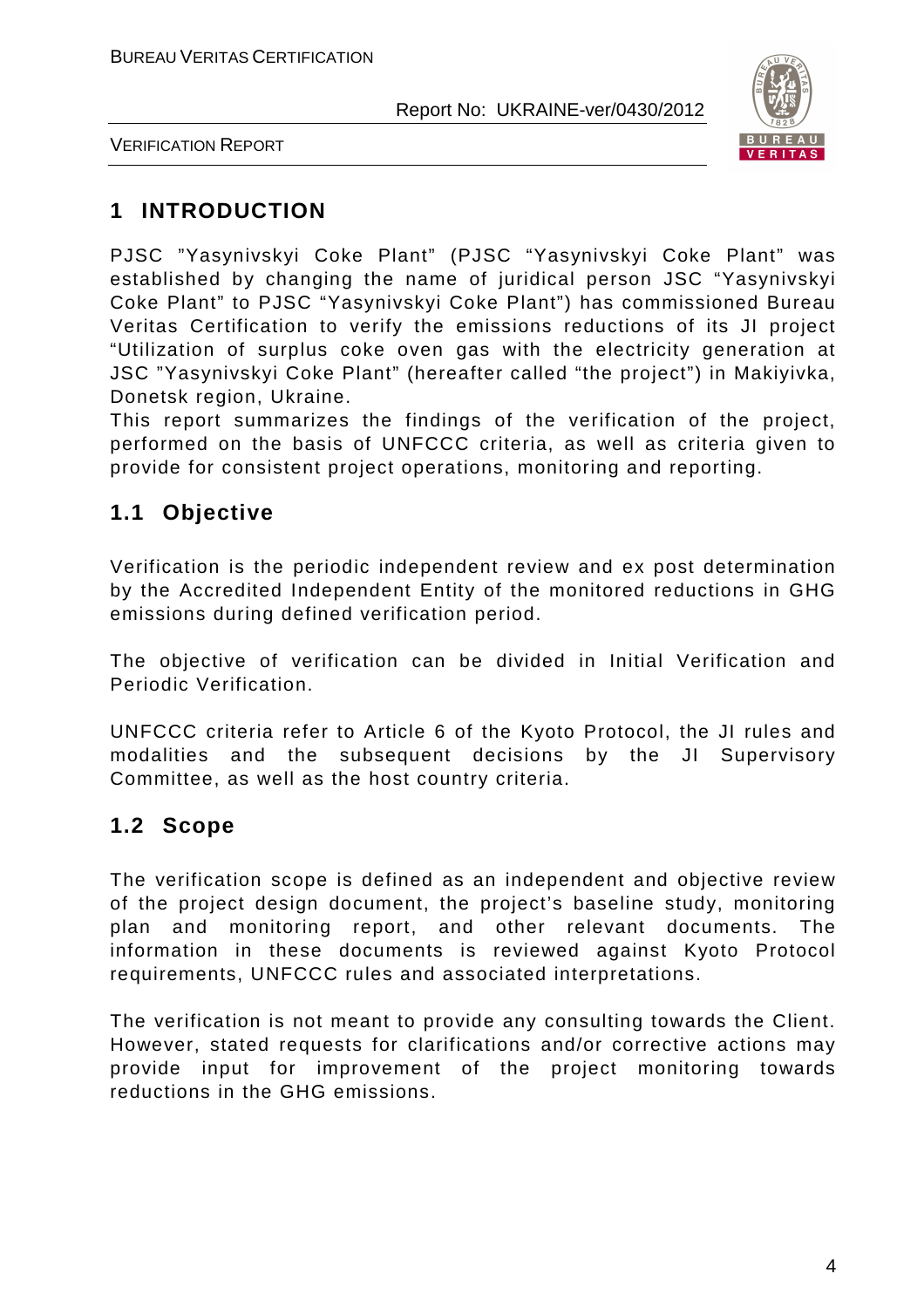

VERIFICATION REPORT

## **1.3 Verification Team**

The verification team consists of the following personnel:

Oleg Skoblyk Bureau Veritas Certification Team Leader, Climate Change Lead Verifier

Iuliia Pylnova Bureau Veritas Certification Climate Change Verifier

Olena Manziuk Bureau Veritas Certification Climate Change Verifier

This verification report was reviewed by:

Ivan Sokolov Bureau Veritas Certification, Internal Technical Reviewer

# **2 METHODOLOGY**

The overall verification, from Contract Review to Verification Report & Opinion, was conducted using Bureau Veritas Certification internal procedures.

In order to ensure transparency, a verification protocol was customized for the project, according to the version 01 of the Joint Implementation Determination and Verification Manual, issued by the Joint Implementation Supervisory Committee at its 19 meeting on 04/12/2009. The protocol shows, in a transparent manner, criteria (requirements), means of verification and the results from verifying the identified criteria. The verification protocol serves the following purposes:

- It organizes, details and clarifies the requirements a JI project is expected to meet;
- It ensures a transparent verification process where the verifier will document how a particular requirement has been verified and the result of the verification.

The completed verification protocol is enclosed in Appendix A to this report.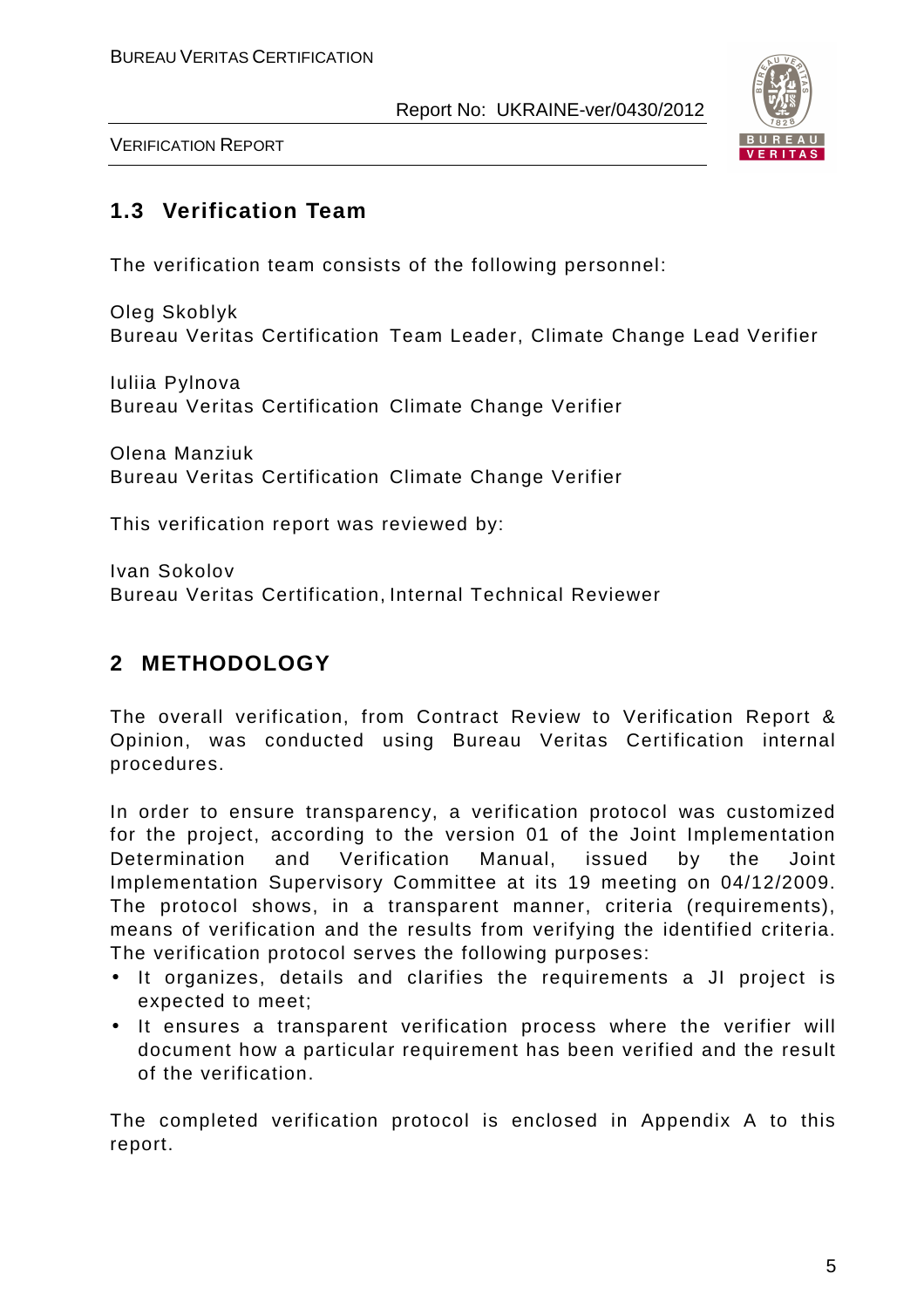

VERIFICATION REPORT

## **2.1 Review of Documents**

The Monitoring Report (MR) submitted by PJSC "Yasynivskyi Coke Plant" and additional background documents related to the project design and baseline, i.e. country Law, Project Design Document (PDD), Approved CDM methodology ACM0012 (version 03.1), Tool for the demonstration and assessment of additionality and Guidance on criteria for baseline setting and monitoring, Host party criteria, Kyoto Protocol, Clarifications on Verification Requirements to be Checked by an Accredited Independent Entity were reviewed.

The verification findings presented in this report relate to the Monitoring Report versions 1.0, 1.1 and 2.0, and project as described in the determined PDD version 4.

## **2.2 Follow-up Interviews**

On 22/02/2012 Bureau Veritas Certification performed (on-site) interviews with project stakeholders to confirm selected information and to resolve issues identified in the document review. Representatives of PJSC "Yasynivskyi Coke Plant" and Environmental (Green) Investments Fund LTD were interviewed (see References). The main topics of the interviews are summarized in Table 1.

| <b>Interviewed</b><br>organization         | <b>Interview topics</b>                                                                                                                                                                                                                                                                                                                                                                                     |
|--------------------------------------------|-------------------------------------------------------------------------------------------------------------------------------------------------------------------------------------------------------------------------------------------------------------------------------------------------------------------------------------------------------------------------------------------------------------|
| <b>PJSC</b><br>"Yasynivskyi<br>Coke Plant" | Organizational structure<br>Responsibilities and authorities<br>Roles and responsibilities for data collection and<br>processing<br>Installation of equipment<br>Data logging, archiving and reporting<br>Metering equipment control<br>Metering record keeping system, database<br>IT management<br>Training of personnel<br>Quality management procedures and technology<br>Internal audits and check-ups |

**Table 1 Interview topics**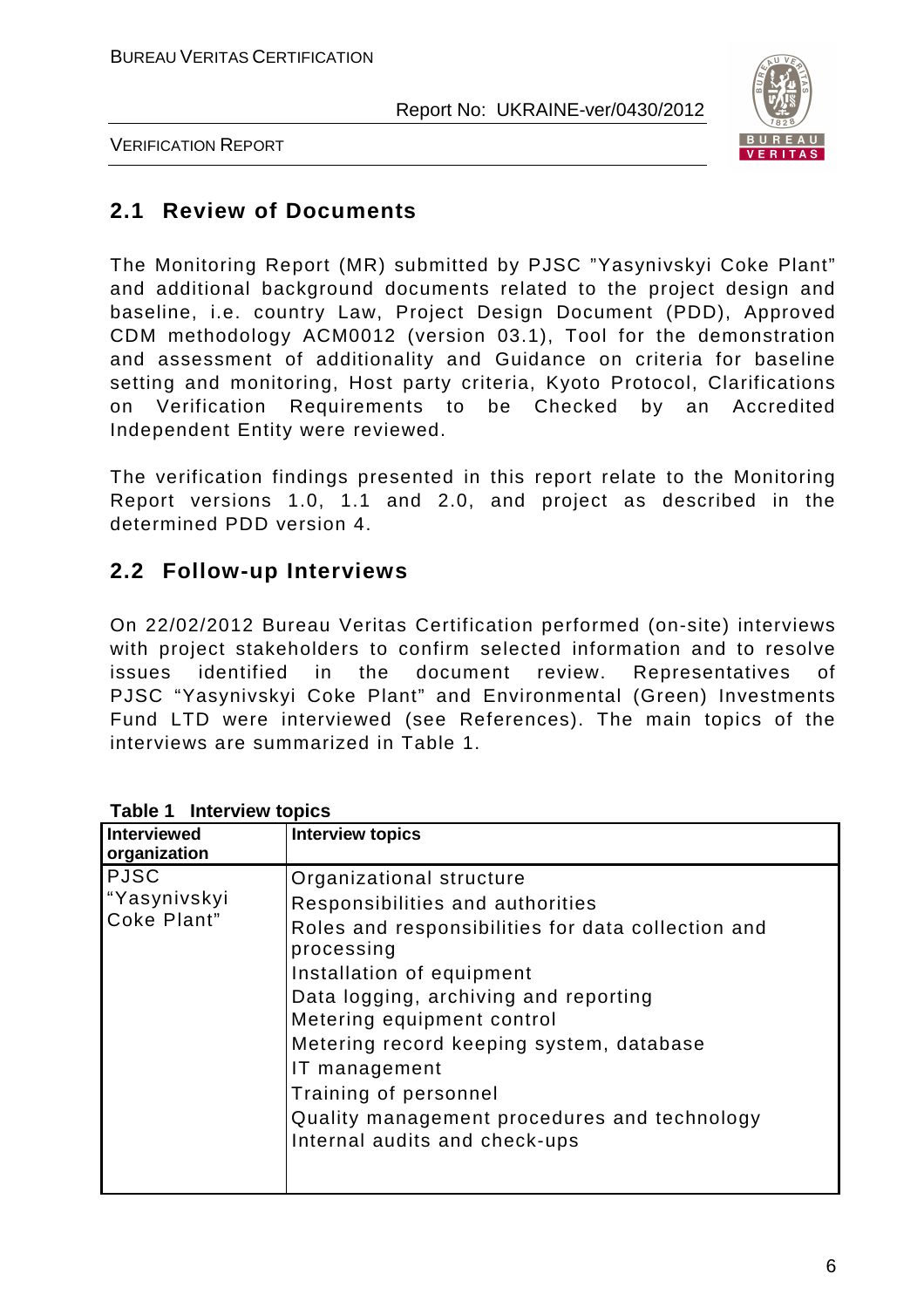

VERIFICATION REPORT

| Environmental | Baseline methodology                 |
|---------------|--------------------------------------|
| (Green)       | Monitoring plan                      |
| <b>LTD</b>    | investments Fund   Monitoring report |

### **2.3 Resolution of Clarification, Corrective and Forward Action Requests**

The objective of this phase of the verification is to raise the requests for corrective actions and clarification and any other outstanding issues that needed to be clarified for Bureau Veritas Certification positive conclusion on the GHG emission reduction calculation.

If the Verification Team, in assessing the monitoring report and supporting documents, identifies issues that need to be corrected, clarified or improved with regard to the monitoring requirements, it should raise these issues and inform the project participants of these issues in the form of:

(a) Corrective action request (CAR), requesting the project participants to correct a mistake that is not in accordance with the monitoring plan;

(b) Clarification request (CL), requesting the project participants to provide additional information for the AIE to assess compliance with the monitoring plan;

(c) Forward action request (FAR), informing the project participants of an issue, relating to the monitoring that needs to be reviewed during the next verification period.

To guarantee the transparency of the verification process, the concerns raised are documented in more detail in the verification protocol in Appendix A.

## **3 VERIFICATION CONCLUSIONS**

In the following sections, the conclusions of the verification are stated.

The findings from the desk review of the original monitoring documents and the findings from interviews during the follow up visit are described in the Verification Protocol in Appendix A.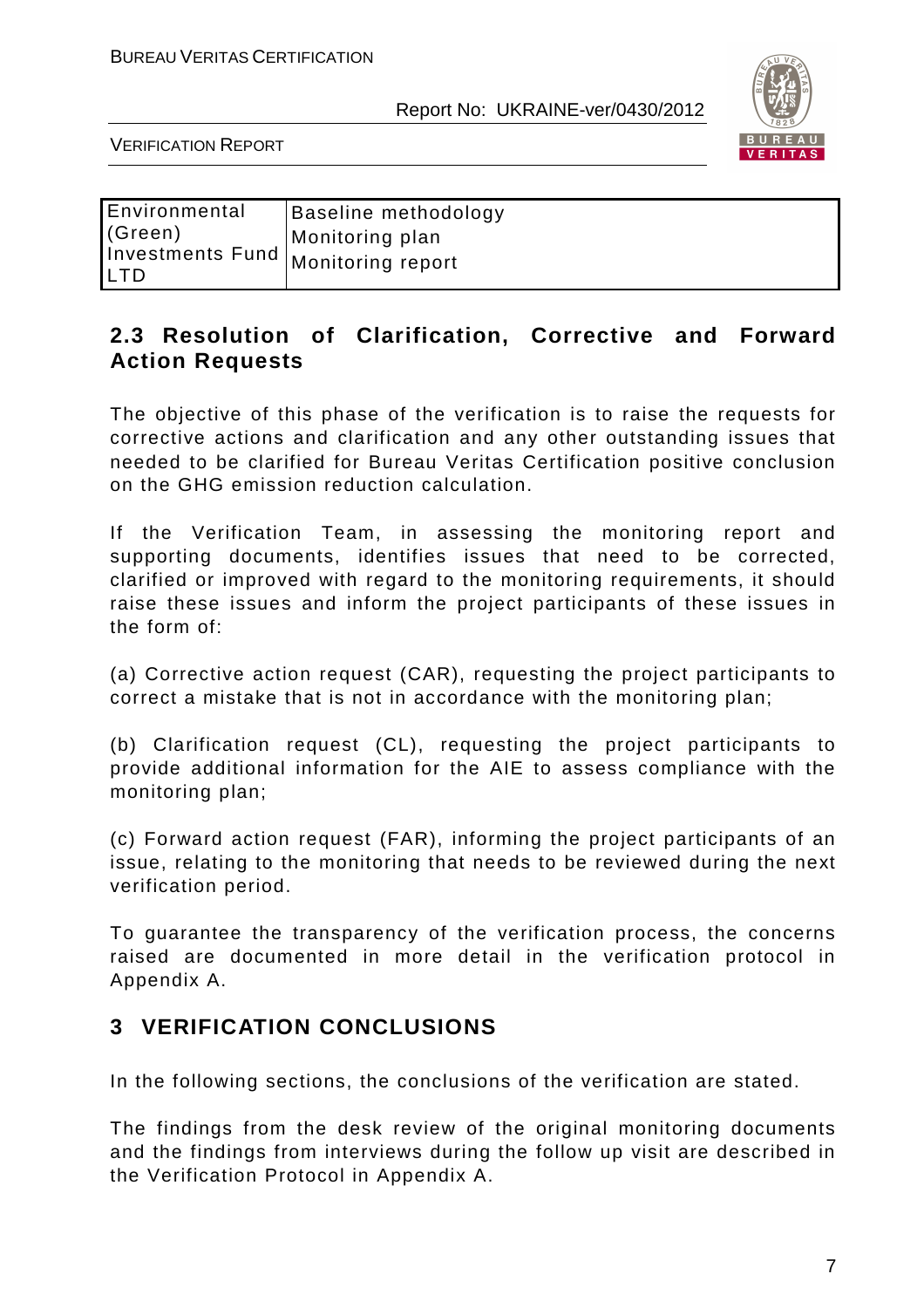

VERIFICATION REPORT

The Clarification Requests and Corrective Action Requests are stated, in the following sections and are further documented in the Verification Protocol in Appendix A. The verification of the Project resulted in 6 Clarification Requests, 6 Corrective and 0 Forward Action Requests are arisen.

The number between brackets at the end of each section corresponds to the DVM paragraph.

# **3.1 Project approval by Parties involved (90-91)**

Written project approvals by Ukraine, Host party, (Letter of Approval of National Environmental Investment Agency of Ukraine No 1282/23/7, issued on 27/08/2010) and Switzerland (Approval of the Federal Office for the Environment (FOEN) of Switzerland No J294-0485, issued on 23/08/2010) have been issued by the DFP of that Party when submitting the first verification report to the secretariat for publication in accordance with paragraph 38 of the JI guidelines, at the latest.

The abovementioned written approval are unconditional.

## **3.2 Project implementation (92-93)**

According to the registered PDD (version 4) the implementation status of the project consists of several phases:

- 2004 beginning of the project investment stage;
- 2006 launch of reconstructed coke oven battery #1 and installed first PT-12 turbogenerator;
- 2012 launch of reconstructed coke oven battery #4, installed additional steam boiler BK-50, and installed second PT-12 turbogenerator.

Implementation of the project activity is realized according to the project implementation schedule. There are no deviations or revisions to the determined PDD (version 4).

The actual implementation status of the proposed project is operation of reconstructed coke oven battery #1 and installed first PT-12 turbogenerator.

The identified areas of concern as to Project implementation, project participants response and BV Certification's conclusion are described in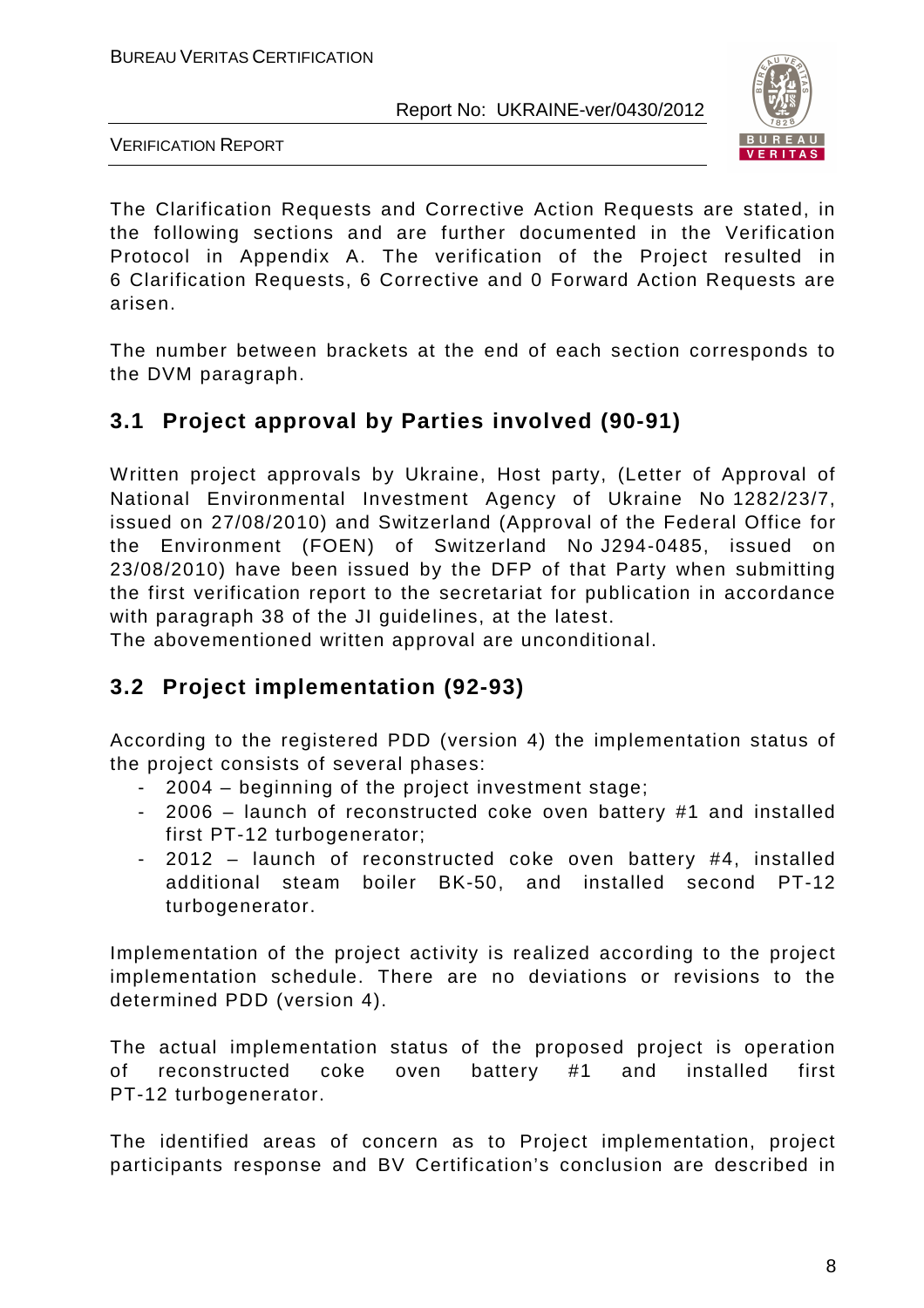

VERIFICATION REPORT

Appendix A (refer to CAR 01, CL 01, CL 02, CL 03, CAR 03, CAR 05, and CAR 06).

## **3.3 Compliance of the monitoring plan with the monitoring methodology (94-98)**

The monitoring occurred in accordance with the monitoring plan included in the PDD regarding which the determination has been deemed final and is so listed on the UNFCCC JI website.

For calculating the emission reductions, key factors, e.g.,  $CO<sub>2</sub>$  emission factor for coke,  $CO<sub>2</sub>$  emission factor for electricity grid of Ukraine; production level, fuel consumption, market situation and other risks associated with the project (that can influence baseline and project emissions) were taken into account, as appropriate.

Data sources used for calculating emission reductions, such as appropriately calibrated measuring equipment, the study of standardized emission factors for the Ukrainian electricity grid, IPCC guidelines, laboratory analysis, are clearly identified, reliable and transparent.

Emission factors, including default emission factors, are selected by carefully balancing accuracy and reasonableness, and appropriately justified of the choice.

As regards the value of emission factor for electricity generation in the year 2011, for this monitoring period emission factor for Ukrainian electricity grid is fixed according to the latest Decree of the National Environmental Investment Agency. Decree #75 of NEIA from May 12, 2011 sets specific carbon dioxide emissions values for 2011 electricity generation by thermal power plants connected to the electricity system of Ukraine, which was calculated and approved in accordance with the Methodology for specific carbon dioxide emissions calculation from electricity generation by thermal power plants and its consumption. Pursuant to this Decree the value was set at 1,063 kg  $CO<sub>2</sub>/kWh$  and recommended for applying during annual monitoring reports preparation.

The approach for calculation of specific carbon dioxide emissions from electricity generation by an indicated group of thermal power plants connected to the electricity system of Ukraine, provided in the Methodology, corresponds to the option A1 for calculation of the operating margin emission factor  $EF_{grid\ OMsimple}$ , according to the methodological tool "Tool to calculate the emission factor for an electricity system",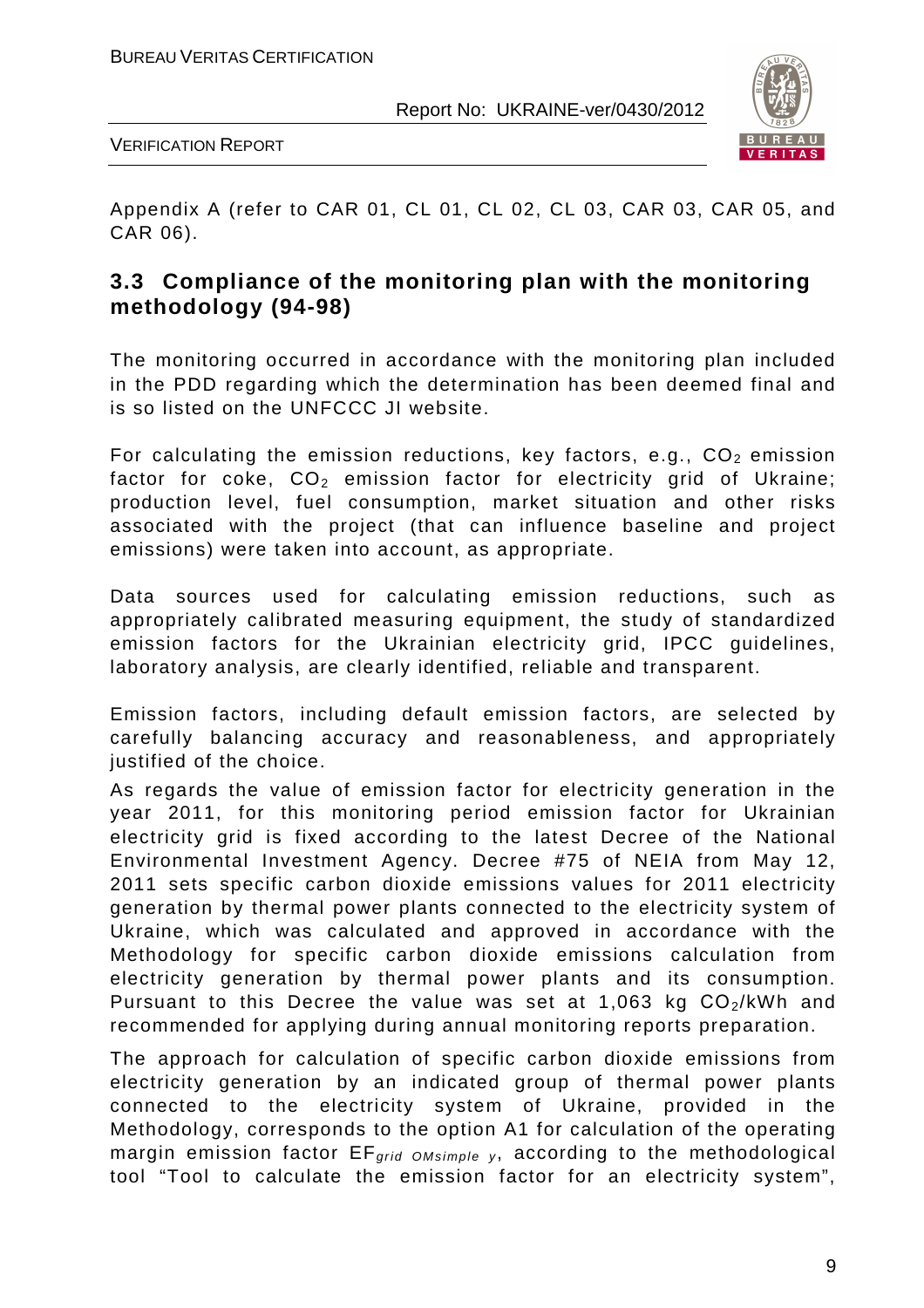

VERIFICATION REPORT

version 02, approved by the CDM Executive Board, United Nations Framework Convention on Climate Change.

For the monitoring report provided for verifier, EF applicable for supplyside projects was applied for the reasons that were described in PDD (please see section B.2 of PDD, version 4). The special feature of the electricity supply scheme at PJSC «YCP» is that the enterprise has to supply a part of project-generated energy to the grid, wherefrom it is delivered to consumers of PJSC «YCP» via power step down transformer. The conservative baseline suggests that all the electricity produced due to the project activity is supplied to the grid. To calculate emissions reduction it is necessary to use emissions factor which is defined for energy displacement in the National Energy System of Ukraine for the energy, produced during the project activity. The emission factor value set for 2011 in accordance with the Methodology for specific carbon dioxide emissions calculation from electricity generation by thermal power plants and its consumption is higher than the emission factor value used for calculation of expected emissions reduction in PDD. Thus amount of emission reductions reached in 2011 is higher than it was planned during PDD preparation.

The calculation of emission reductions is based on conservative assumptions and the most plausible scenarios in a transparent manner.

The identified areas of concern as to Compliance of the monitoring plan with the monitoring methodology, project participants response and BV Certification's conclusion are described in Appendix A (refer to CAR 02, CAR 04, CL 05, and CL 06).

#### **3.4 Revision of monitoring plan (99-100)**

Not applicable.

#### **3.5 Data management (101)**

The data and their sources, provided in monitoring report, are clearly identified, reliable and transparent.

The implementation of data collection procedures is in accordance with the monitoring plan, including the quality control and quality assurance procedures.

The function of the monitoring equipment, including its calibration status, is in order.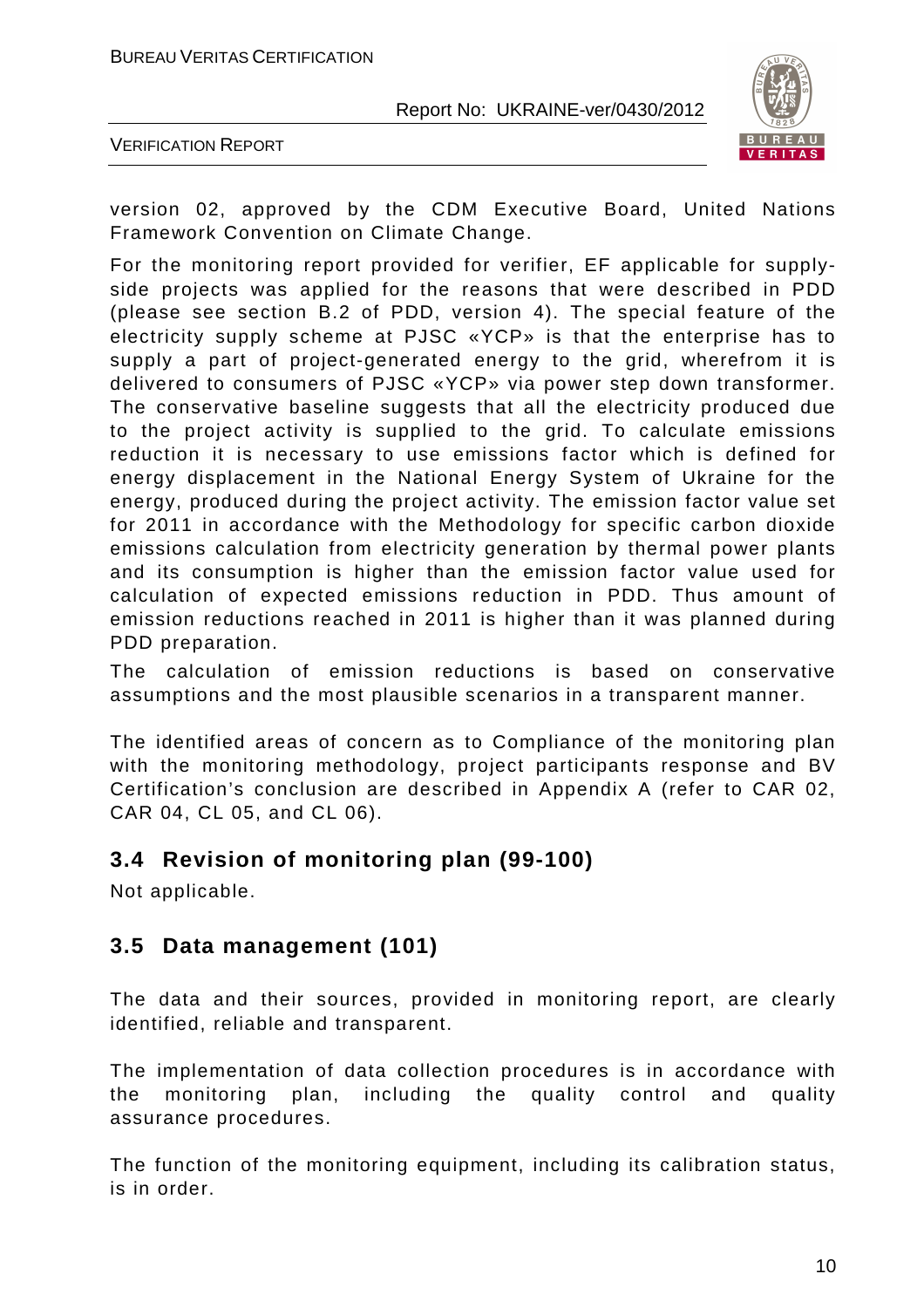

VERIFICATION REPORT

The evidence and records used for the monitoring are maintained in a traceable manner.

The data collection and management system for the project is in accordance with the monitoring plan.

Key monitoring activities are described (in the section B of the Monitoring report) as follows.

#### Accounting of energy production

Reading of meters for the produced energy is conducted on unit-to-unit basis every 12 hours and is entered into the log book. The data is aggregated into the monthly and annual reports and is stored in paper and electronic formats.

Data collection is carried out by a shift caretaker of the Main control board. The responsible person for the collection and archiving of the data is the head of the electricity area.

Meters check is conducted according to the verification methodology certified by the Ukrainian state scientific-production centre for standardization, metrology and certification (UkrCSM). The Electrotechnical laboratory of the enterprise is responsible for meeting the meters checks deadlines.

The amount of electricity consumed for the PT-12 own needs is determined by monthly calculations in consideration of the working auxiliary equipment load factor, as well as its capacity. The data is archived and stored in paper and electronic formats. The responsible person for the collection and archiving of the data is the head of the electricity area.

#### Accounting of coal consumption of CHP boilers

The amount of coal, consumed by the boilers, is determined when coal is supplied to the CHP by using the electro-mechanical scales. Data on the amount of coal is entered into the logbook. The responsible person is the head of the production department.

The net caloric value of coal supplied to the CHP and combusted in the boilers is determined according to the technical specifications У 10.1-23472138-161:2005 for coal sort G, belonging to which was established by state enterprise "Luganskstandartmetrology".

#### Accounting of the coke oven gas consumption in CHP boilers

Accounting of the coke oven gas consumption in CHP is determined by the meter on gas-flow inlet to the boiler house (pie chart). The pie chart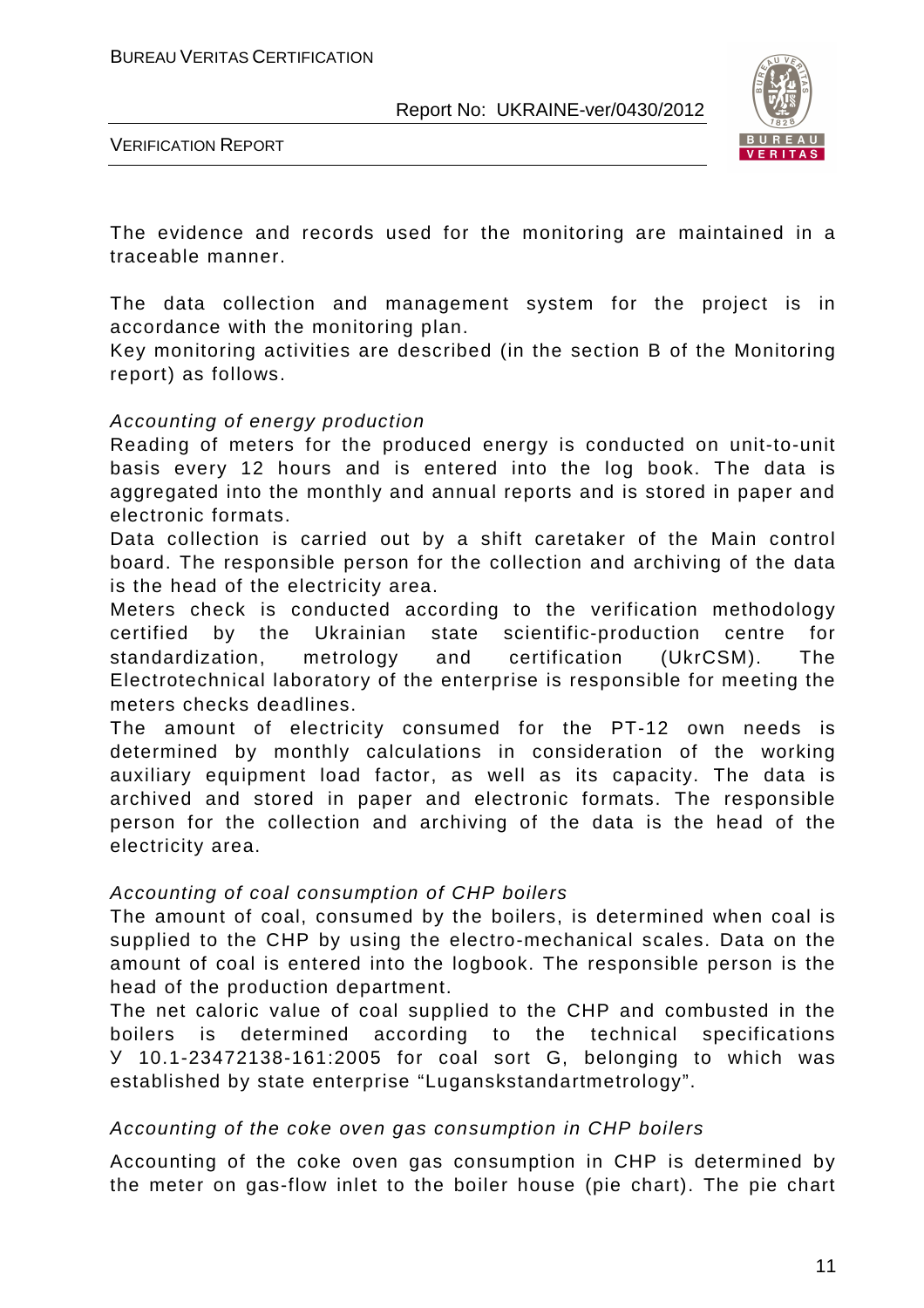

VERIFICATION REPORT

readings is conducted manually every 24 hours by shift caretaker of Control, Measurement and Automation department, reduced to the normal conditions and entered into logbooks and electronic data base. The responsible person for the collection and archiving of the data is the head of Control, Measurement and Automation department.

A couple of monitoring equipment (i.e. Coke oven gas flow meter "КSD-3" and Coke oven gas temperature meter "КSMz-P") that takes part in measuring of the parameters such as Amount of coke oven gas consumed by CHP and Temperature of coke oven gas consumed by CHP were calibrated with some deviation from calibration schedule. The deviation is seven days, and it is caused by the plant internal reasons. As a result of data analysis, no significant fluctuation of the parameter values for the monitoring period is discovered. So the calibration deviation within the 7 days period did not influence the monitoring results and is considered as insignificant.

Coke oven gas NCV is determined monthly by the Central plant laboratory. The results are entered into the logbook.

Besides, at PJSC "Yasynivskyi Coke Plant" was introduced and applied a quality management system ISO 9001:2008. This fact is evidenced by a certificate issued by TÜV Thüringen e.V. (valid until 23/07/2012). The registration number is TIC 15 100 96386. This certification provides for regular supervisory audits. Last supervisory audit was conducted 11-14 of May, 2010, and the validity of the certificate was confirmed. Procedures for dealing with data gaps and uncertainty conducts with accordance to this standard. E.Sova, the chairman of the quality, was responsible for the quality audit conducting.

Every day persons responsible for the present and valid "Instruction on monitoring of the project "Utilization of surplus coke oven gas with the electricity generation at JSC "Yasynivskyi Coke Plant" (dated 06/05/2006) fulfilment reports to the Vice-сhief of heat and power sector of the plant about any malfunctioning. So, in case of any meter failure, data discrepancy will be found within one day. The meter will be substituted by working one.  $CO<sub>2</sub>$  emissions reduction will be calculated by crosschecking method for this period. If any inappropriateness of monitored data is revealed, corrective measures will be conducted either on the monitoring system for the item specified above. In such case, monitored data will be corrected in a conservative manner. All the information of corrective measures taken on the monitoring system and monitored data itself will be archived along with original monitored data for future verification of emission reductions.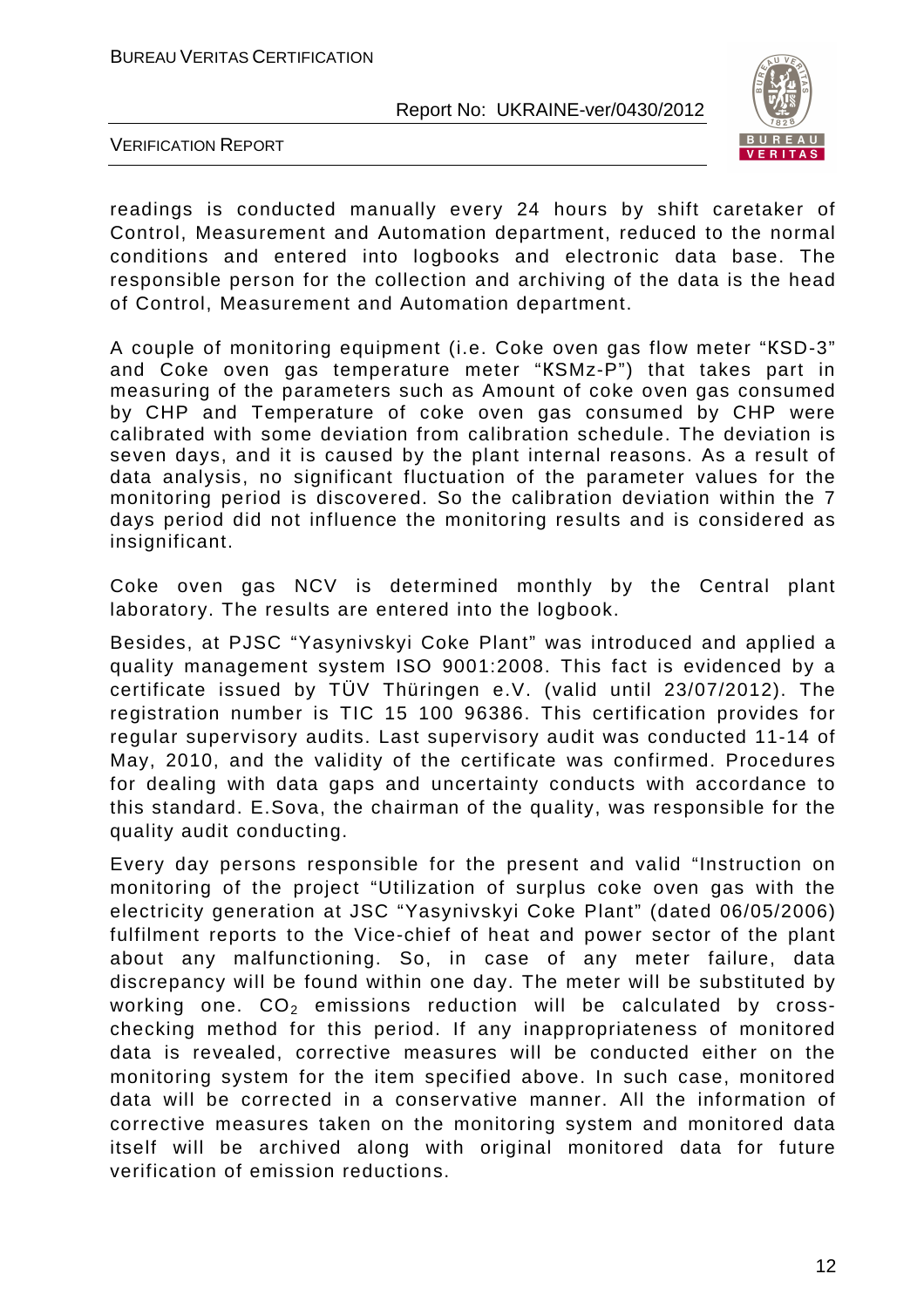

VERIFICATION REPORT

Therefore, the Monitoring Report version 2.0 provides sufficient information on the assigning roles, responsibilities and authorities for implementation and maintenance of monitoring procedures including control of data. The verification team confirms effectiveness of the existing management and operational systems and found them eligible for reliable project monitoring.

The identified areas of concern as to Data management, project participants response and BV Certification's conclusion are described in Appendix A (refer to CL 04).

**3.6 Verification regarding programmes of activities (102-110)** 

Not applicable.

### **4 VERIFICATION OPINION**

Bureau Veritas Certification has performed the 3<sup>rd</sup> periodic verification of the "Utilization of surplus coke oven gas with the electricity generation at JSC "Yasynivskyi Coke Plant" project in Ukraine, which applies the approved consolidated methodology ACM0012 version 03.1. The verification was performed on the basis of UNFCCC criteria and host country criteria and also on the criteria given to provide for consistent project operations, monitoring and reporting.

The verification consisted of the following three phases: i) desk review of the monitoring report against the project design and the baseline and monitoring plan; ii) follow-up interviews with project stakeholders; iii) resolution of outstanding issues and the issuance of the final verification report and opinion.

The management of PJSC "Yasynivskyi Coke Plant" is responsible for the preparation of the GHG emissions data and the reported GHG emissions reductions of the project on the basis set out within the project Monitoring Plan indicated in the final PDD version 4. The development and maintenance of records and reporting procedures in accordance with that plan, including the calculation and determination of GHG emission reductions from the project, is the responsibility of the management of the project.

Bureau Veritas Certification verified the Project Monitoring Report version 2.0 for the reporting period as indicated below. Bureau Veritas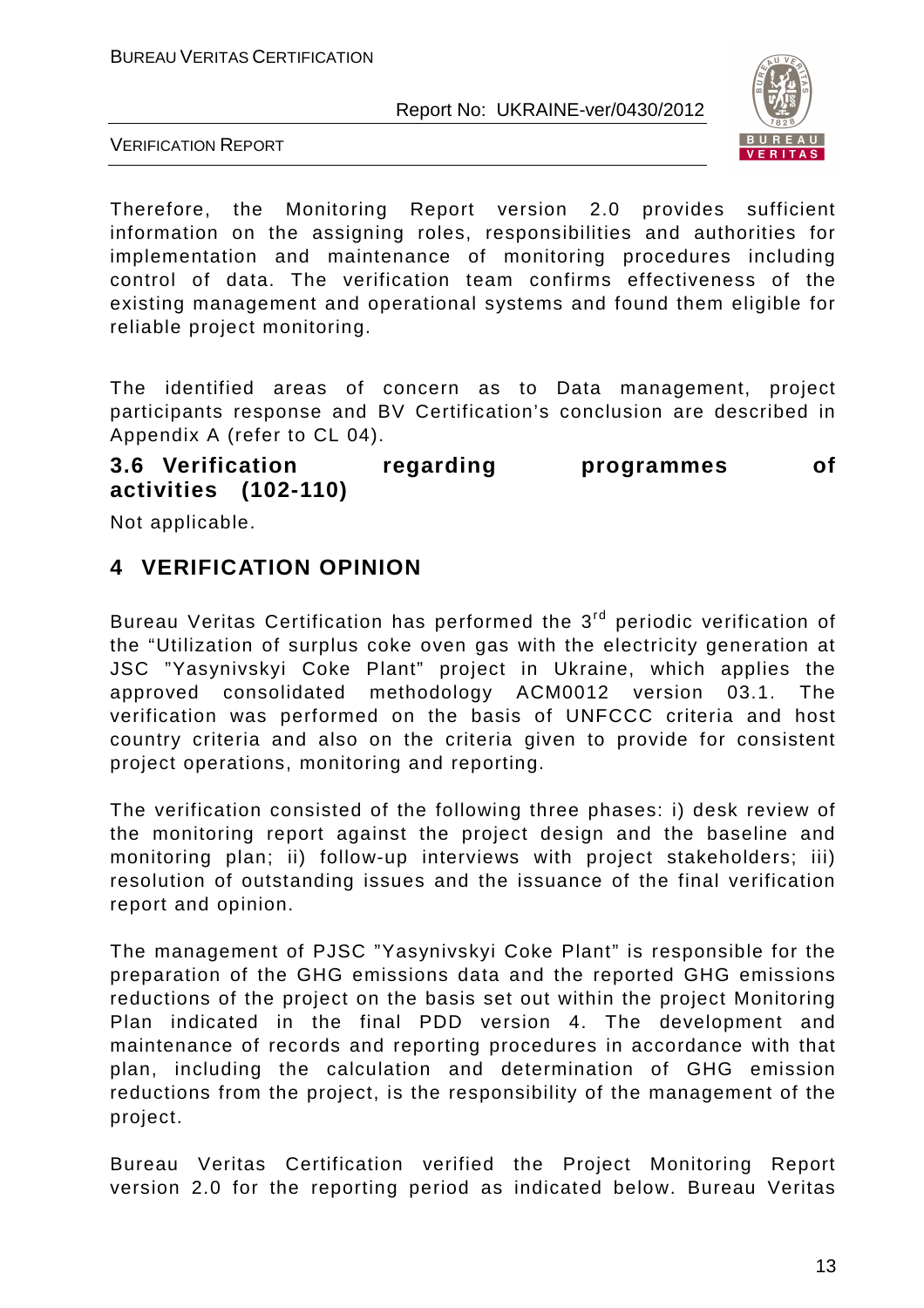

VERIFICATION REPORT

Certification confirms that the project is implemented as planned and described in approved project design documents. Installed equipment being essential for generating emission reduction runs reliably and is calibrated appropriately. The monitoring system is in place and the project is generating GHG emission reductions.

Bureau Veritas Certification can confirm that the GHG emission reduction is accurately calculated and is free of material errors, omissions, or misstatements. Our opinion relates to the project's GHG emissions and resulting GHG emissions reductions reported and related to the approved project baseline and monitoring, and its associated documents. Based on the information we have seen and evaluated, we confirm, with a reasonable level of assurance, the following statement:

| Reporting period: From 01/01/2011 to 31/12/2011 |                                               |
|-------------------------------------------------|-----------------------------------------------|
| Baseline emissions                              | : 71179 tonnes of CO <sub>2</sub> equivalent. |
| Project emissions                               | : 0 tonnes of CO <sub>2</sub> equivalent.     |
| <b>Emission Reductions</b>                      | : 71179 tonnes CO <sub>2</sub> equivalent.    |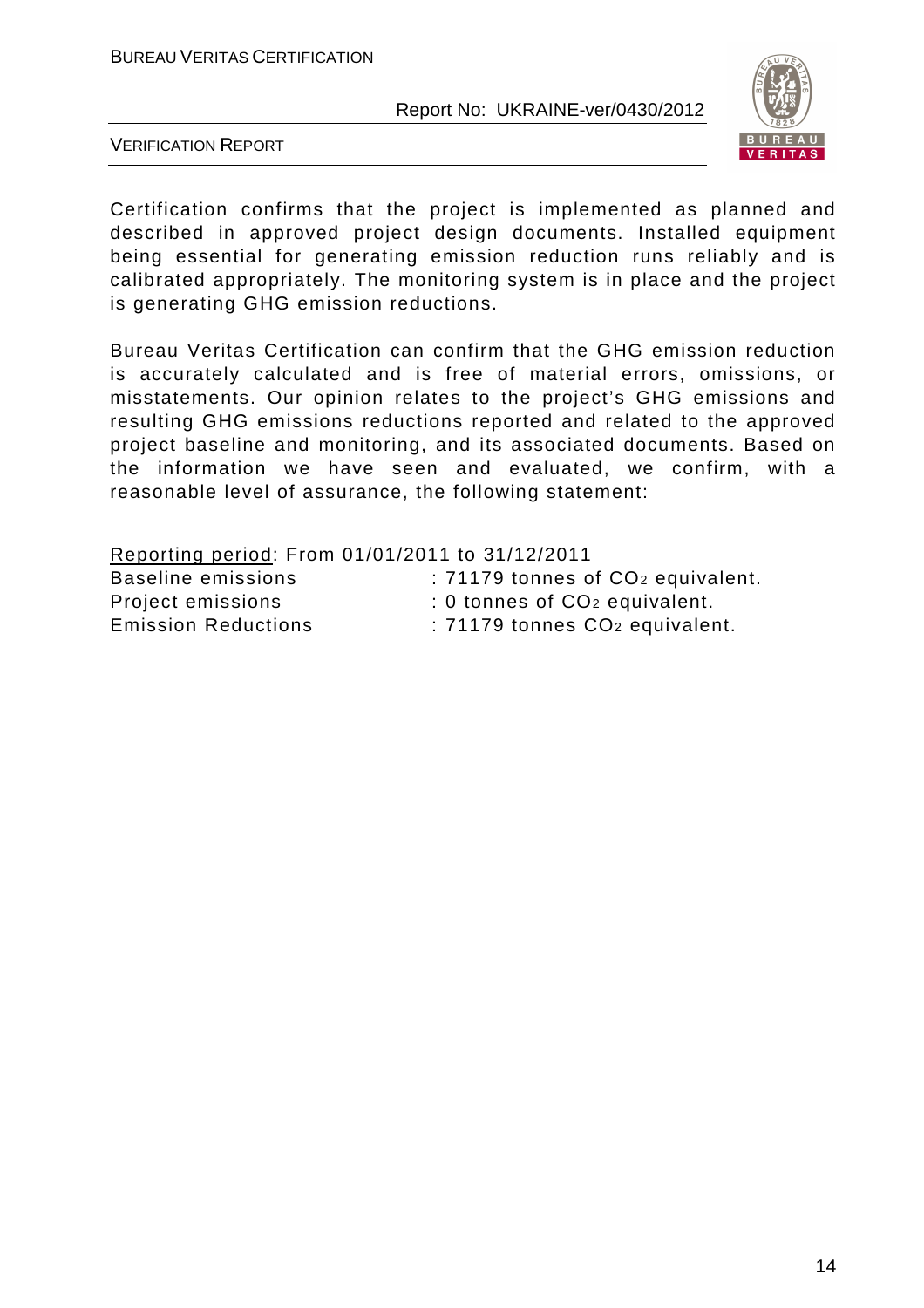

VERIFICATION REPORT

# **5 REFERENCES**

#### **Category 1 Documents:**

Documents provided by project participants that relate directly to the GHG components of the project.

- /1/ PDD "Utilization of surplus coke oven gas with the electricity generation at JSC «Yasynivskyi Coke Plant" version 4 dated 11/12/2009.
- /2/ Monitoring Report "Utilization of surplus coke oven gas with the electricity generation at JSC «Yasynivskyi Coke Plant" version 1.1 dated 13/02/2012.
- /3/ Monitoring Report "Utilization of surplus coke oven gas with the electricity generation at JSC «Yasynivskyi Coke Plant" version 2.0 dated 02/03/2012.
- /4/ Calculation of Emission Reductions Excel-file "Emissions calc. (monitor) 2011 dated 13/02/2012.
- /5/ Letter of Approval of National Environmental Investment Agency of Ukraine No 1282/23/7 dated 27/08/2010.
- /6/ Approval of the Federal Office for the Environment (FOEN) of Switzerland No J294-0485 dated 23/08/2010.
- /7/ Decree #75 on approval of indexes of specific carbon dioxide emissions in the year 2011 issued by NEIA dated 12/05/2011.

#### **Category 2 Documents:**

Background documents related to the design and/or methodologies employed in the design or other reference documents.

- /1/ Conclusion of the state sanitary and hygiene examination of legal acts # 5.05.07-419/6982 dated 19/01/99, certificate # 100/006655 dated 24/12/1999, developed by the Department of the Analytical Control, Standardization and Metrology of Ukrainian State Coal and Chemistry Research Institute
- /2/ USSR State Standard ГОСТ 22667-82 (СТ СЭВ 3359-81). Natural combustible gases. Calculation method of determining the calorific value, relative density and Wobbe number
- /3/ USSR State Standard ГОСТ 5439-76. Natural combustible and synthetic gases. Method of determining the fractional composition using gas analyzer type ГХЛ
- /4/ Attestation certificate # 06544-5-1-125-ВЛ dated 07/10/2009 issued to the JSC "Yasynivskyi Coke Plant" Central Laboratory, valid till 07/10/2012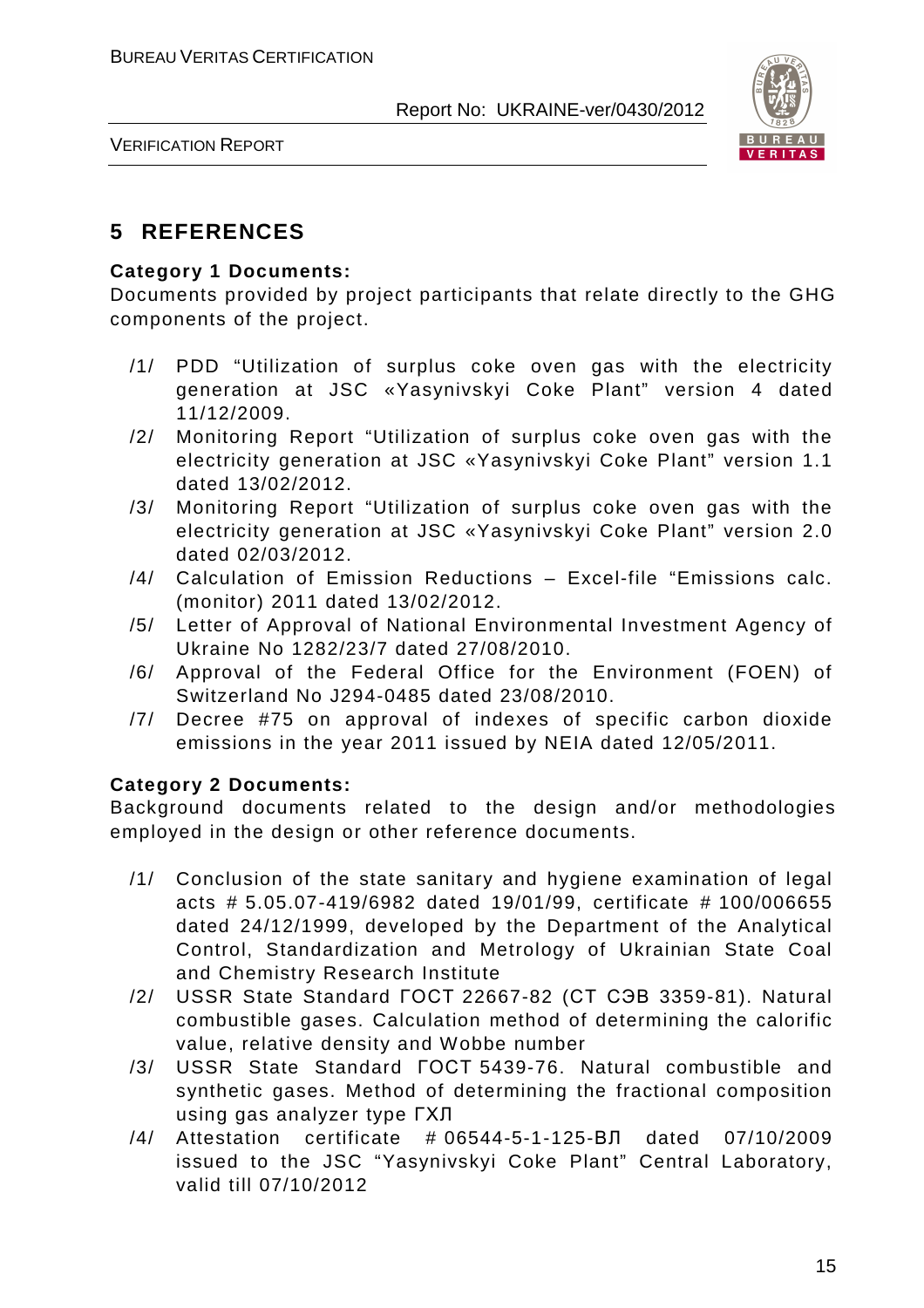

VERIFICATION REPORT

- /5/ Logbook on coke gas fractional composition, PSC "Yasynivskyi Coke Plant" Central Laboratory, started–02/01/2009, finished– 30/12/2011, storage period–5 years
- /6/ Technical registration card on bell-type differential pressure gauge type ДКО, # 1411 (back-up device–КСДЗ, # 299048)
- /7/ Passport dated 23/06/2008 on bell-type differential pressure gauge type  $I K$ O,  $# 1411$  (back-up device– $K$ C $I$ 3,  $# 299048$ ). Last calibration date–10/11/2011.
- /8/ Technical registration card on automatic bridge type КСМЗ-П-УЗ, # 368319
- /9/ Passport dated 27/02/2008 on automatic bridge type КСМЗ-П-УЗ, # 368319. Last calibration date–30/06/2011.
- /10/ Calibration certificate dated 10/11/2011 on flow-meter type ДМ, # 28527 (back-up device–КСДЗ, # 142677)
- /11/ Daily diagram on coke gas consumption for 03/12/2011
- /12/ Daily diagram on coke gas pressure for 03/12/2011
- /13/ Daily diagram on coke gas temperature for 03/12/2011
- /14/ Register on steam generation for December 2011. Started– 08/12/2011, finished–31/12/2011
- /15/ Photo–Power meter type Indigo+, serial # UA015673, inventory # 104307391
- /16/ Photo–Active power meter type SAZU-I687, serial # 278124
- /17/ Photo–Active power meter type SAZU-I687, serial # 278116
- /18/ Logbook on energy evening maximum recording, started– 21/08/2011
- /19/ Logbook on energy consumption by JSC "YCP" CHP, started– 01/05/2007
- /20/ Photo–Automatic control system, inventory # 104101855
- /21/ Annex to the Attestation certificate # 06544-5-1-173-ВЛ dated 13/11/2009
- /22/ Passport on electromechanical railway carriage scales VV-150E-1 (last calibration date–21/09/2011)
- /23/ Calibration protocol dated 16/01/2012 on three phase power meter, serial # UA015673
- /24/ Report # 33302CY0D0 on ISO 9001:2008 management system audit, issued by TÜV Thüringen e. V. System and Personnel Certification Body
- /25/ Instruction dated 06/05/2006 on "Utilization of surplus coke oven gas with the electricity generation at JSC "Yasynivskyi Coke Plant" project monitoring
- /26/ Annex 1. Data on equipment used for produced energy amount measurement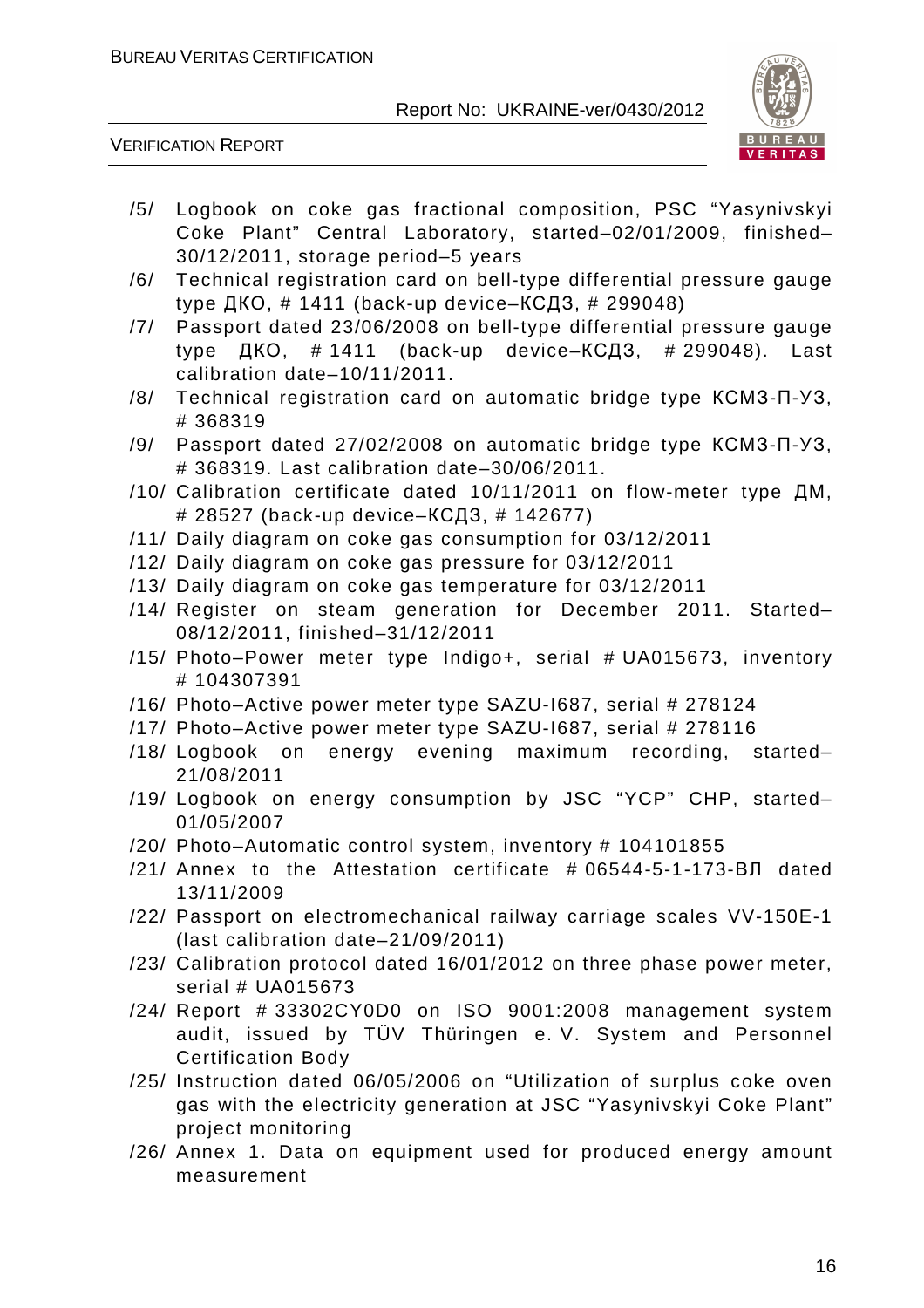

VERIFICATION REPORT

- /27/ Annex 2. Data on equipment used for coal consumed by CHP amount measurement
- /28/ Annex 3. Data on equipment used for coke gas consumed by CHP amount measurement
- /29/ Certificate # ПК010-2009 dated 17/07/2009 on Donetsk Scientific and Production Centre for Standardization, Metrology and Certification State Enterprise, valid till 17/07/2014
- /30/ Vetting form # 31858 dated 01/02/2012 on Agreement # 24/2148/9/58
- /31/ Agreement # 24/2148/9/58 dated 29/12/2011 on metrological services
- /32/ Certificate # 1148 dated 14/10/2011, issued to Yuliia Tesnykova on personnel training
- /33/ Order # 498 dated 19/07/2010 on monitoring data storage
- /34/ Order # 491 dated 14/07/2010 on Monitoring Instructions execution
- /35/ Annex to the Attestation certificate # 06544-5-1-173-ВЛ dated 13/11/2009 on JSC "Yasynivskyi Coke Plant" Electric and Technical Laboratory, valid till 13/11/2012
- /36/ Calibration schedule for CHP meters
- /37/ Actual fuel consumption on certain types of goods and works production. Form # 11-МТП (fuel) (annual)
- /38/ Generation and consumption of secondary energy resources for 2011. Form # 11-МТП (ser) (annual)
- /39/ Energy balance, power units composition, report on power station operation (energy generation units) for 2011. Form # 24-energy (annual)
- /40/ Report on fuel, heat and electricity consumption. Form # 11-МТП (fuel) (annual)
- /41/ Statement dated 05/01/2012 on calibration and sealing of electricity measuring units
- /42/ Calibration protocol dated 27/12/2011 on three phase power meter, serial # UA015677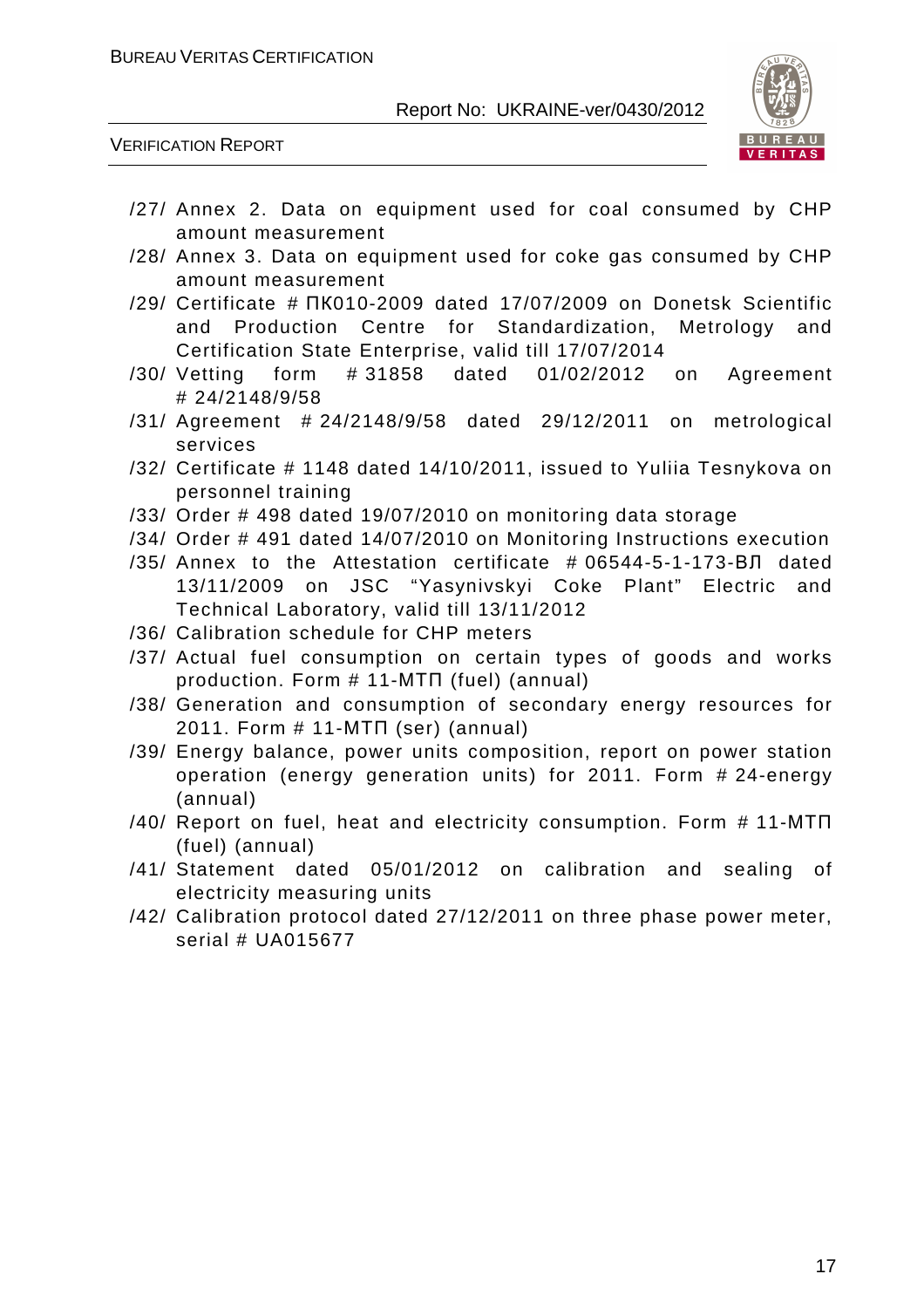

VERIFICATION REPORT

#### **Persons interviewed:**

List persons interviewed during the verification or persons that contributed with other information that are not included in the documents listed above.

- /1/ O. Sevastyanov deputy chief engineer,
- /2/ E. Okhrymenko head of the Central plant laboratory,
- /3/ O. Tesnikov deputy head of the Central plant laboratory,
- /4/ D. Bogdanov head of the electricity area,
- /5/ L. Krivaya chief metrologist of the plant,
- $/6/$  O.Gonchar head of the Electrotechnical laboratory,
- $/7/$  S.Skybyk inventory and project expert, Environmental (Green) Investments Fund LTD.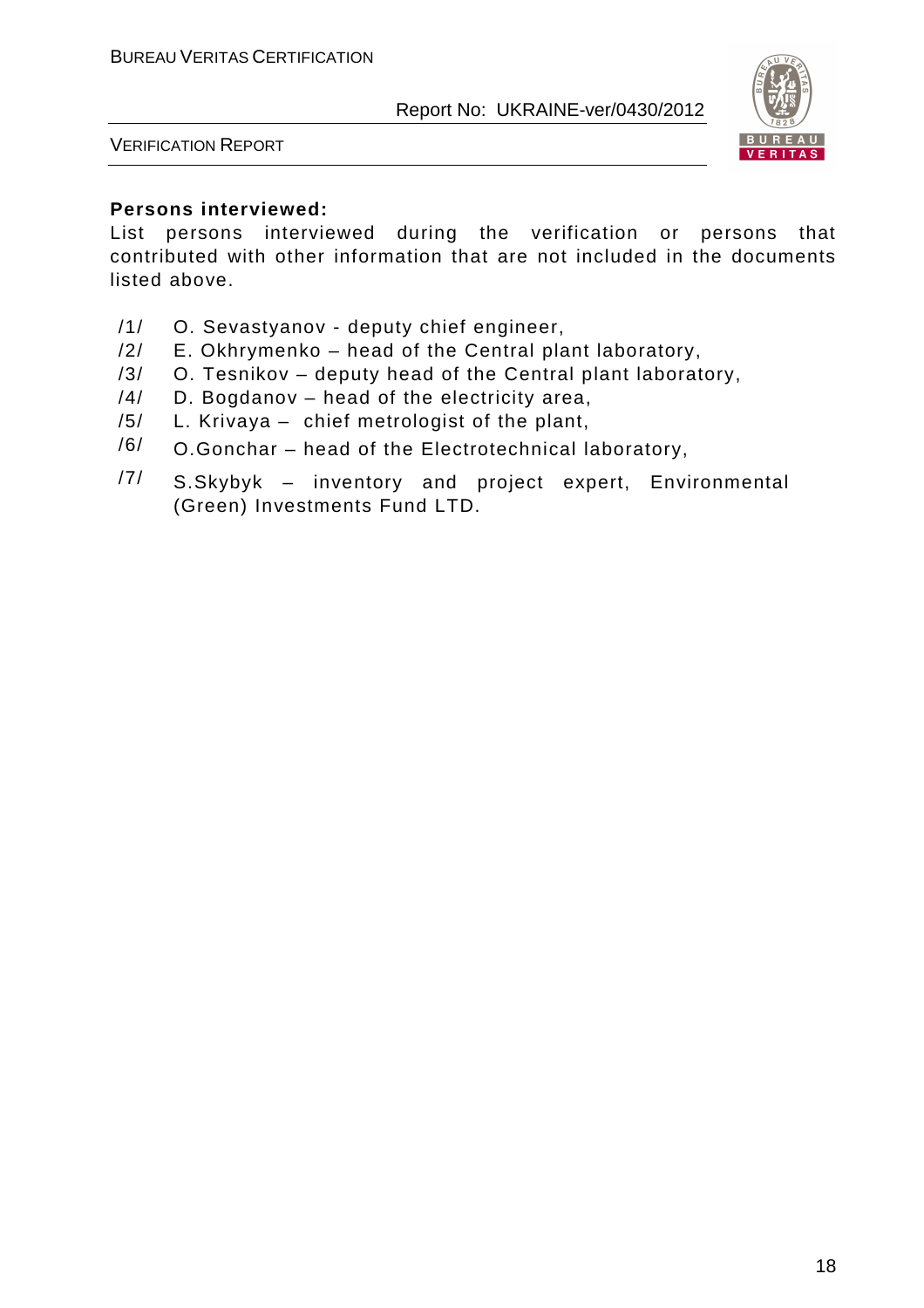

VERIFICATION REPORT

#### APPENDIX A: VERIFICATION PROTOCOL

#### **BUREAU VERITAS CERTIFICATION HOLDING SAS**

**Check list for verification, according to the JOINT IMPLEMENTATION DETERMINATION AND VERIFICATION MANUAL (Version 01)** 

| <b>DVM</b><br>Paragr | <b>Check Item</b>                                                                                                                                                                                                                                                                    | Initial finding                                                                                                                                                        | <b>Draft</b><br><b>Conclusi</b> | <b>Final</b><br><b>Conclusi</b> |
|----------------------|--------------------------------------------------------------------------------------------------------------------------------------------------------------------------------------------------------------------------------------------------------------------------------------|------------------------------------------------------------------------------------------------------------------------------------------------------------------------|---------------------------------|---------------------------------|
| aph                  |                                                                                                                                                                                                                                                                                      |                                                                                                                                                                        | on                              | on                              |
|                      | <b>Project approvals by Parties involved</b>                                                                                                                                                                                                                                         |                                                                                                                                                                        |                                 |                                 |
| 90                   | Has the DFPs of at least one<br>Party involved, other than the<br>host Party, issued a written<br>project approval when submitting<br>the first verification report to the<br>secretariat for publication in<br>accordance with paragraph 38 of<br>the JI guidelines, at the latest? | Letter of approval (LoA) of the Swiss OK<br>Designated Focal Point has been issued<br>when submitting the first verification (Issue<br>date of the LoA is 23/08/2010). |                                 | OK.                             |
| 91                   | all<br>Are<br>approvals by Parties involved involved are unconditional.<br>unconditional?                                                                                                                                                                                            | the written project The written project approvals by Parties                                                                                                           | OK.                             | <b>OK</b>                       |
|                      | <b>Project implementation</b>                                                                                                                                                                                                                                                        |                                                                                                                                                                        |                                 |                                 |
| 92                   | the<br>Has<br>project<br>been  <br>implemented in accordance with<br>the PDD regarding which the<br>determination has been deemed                                                                                                                                                    | Implementation of the project activity is<br>realized<br>according to<br>the<br>project<br>implementation schedule.<br>There are no deviations or revisions to the     |                                 |                                 |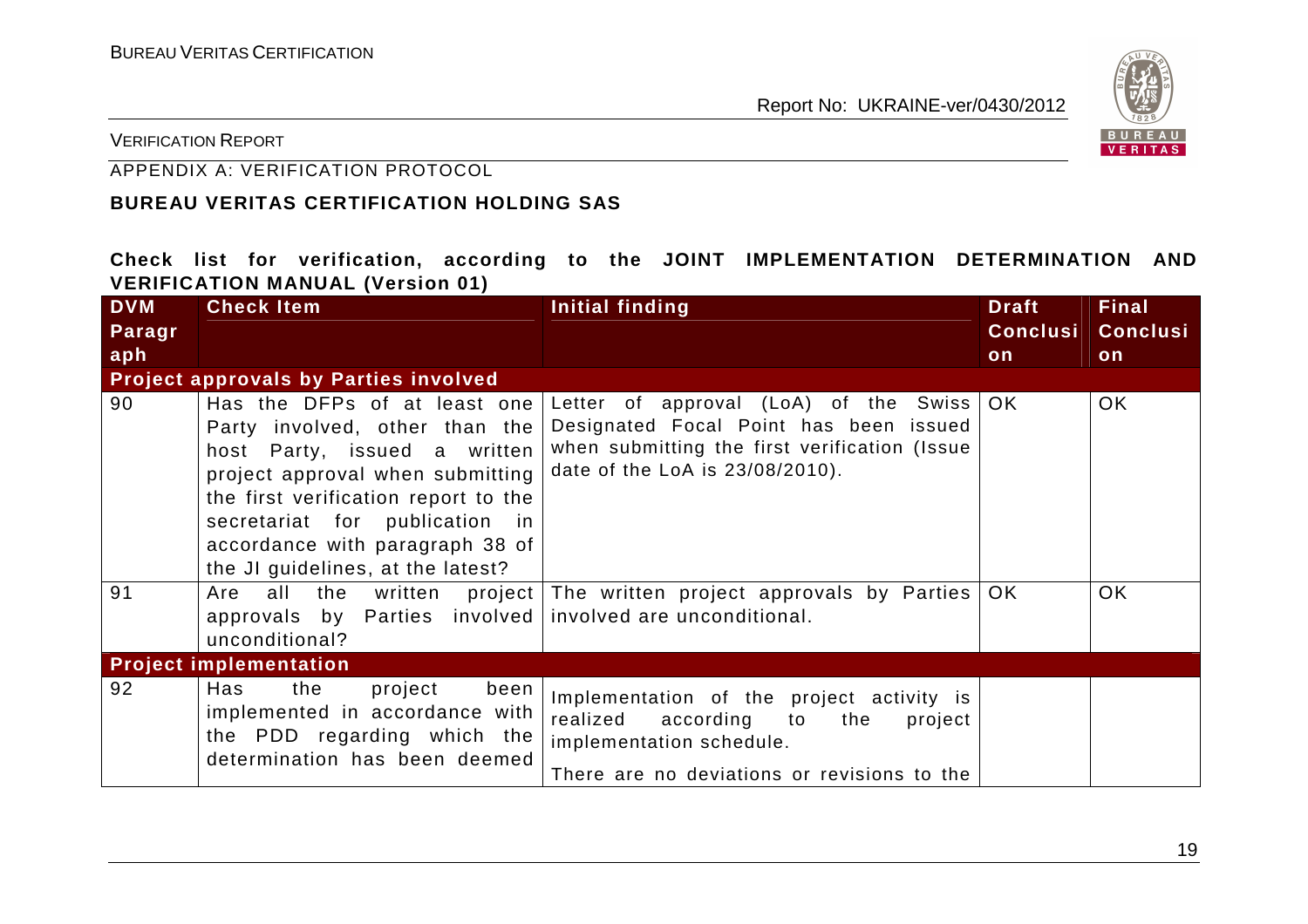

|                             | י בולוו וסה וסורוסו                                                                |                                                                                                                                                                                                                                                                                                                                                                                                                                                                                                                                                                                                                                          |                                       | VERITAS                               |
|-----------------------------|------------------------------------------------------------------------------------|------------------------------------------------------------------------------------------------------------------------------------------------------------------------------------------------------------------------------------------------------------------------------------------------------------------------------------------------------------------------------------------------------------------------------------------------------------------------------------------------------------------------------------------------------------------------------------------------------------------------------------------|---------------------------------------|---------------------------------------|
| <b>DVM</b><br>Paragr<br>aph | <b>Check Item</b>                                                                  | Initial finding                                                                                                                                                                                                                                                                                                                                                                                                                                                                                                                                                                                                                          | <b>Draft</b><br><b>Conclusi</b><br>on | <b>Final</b><br><b>Conclusi</b><br>on |
|                             | final and is so listed on the<br>UNFCCC JI website?                                | determined PDD.<br><b>CAR 01.</b> Please, correct the issuance date CAR 01<br>of Monitoring Report version 1.1 (instead<br>of the year 2011 should be the year 2012).                                                                                                                                                                                                                                                                                                                                                                                                                                                                    |                                       | OK.                                   |
| 93                          | What is the status of operation of<br>the project during the monitoring<br>period? | According to the PDD, there are several<br>phases of the JI project implementation:<br>2004 - beginning of the project<br>investment stage;<br>2006 - launch of reconstructed coke<br>oven battery #1 and installed first PT-12<br>turbogenerator;<br>2012 - launch of reconstructed coke<br>oven gas battery #4, installed additional<br>steam boiler BK-50, and installed second<br>PT-12 turbogenerator.<br>Monitoring report indicates the current<br>0f<br>project<br>activity<br>status<br>the<br>implementation.<br><b>CL 01.</b> Please, indicate the monitoring $ CL$ 01<br>period on the top page of the Monitoring<br>Report. |                                       | OK.                                   |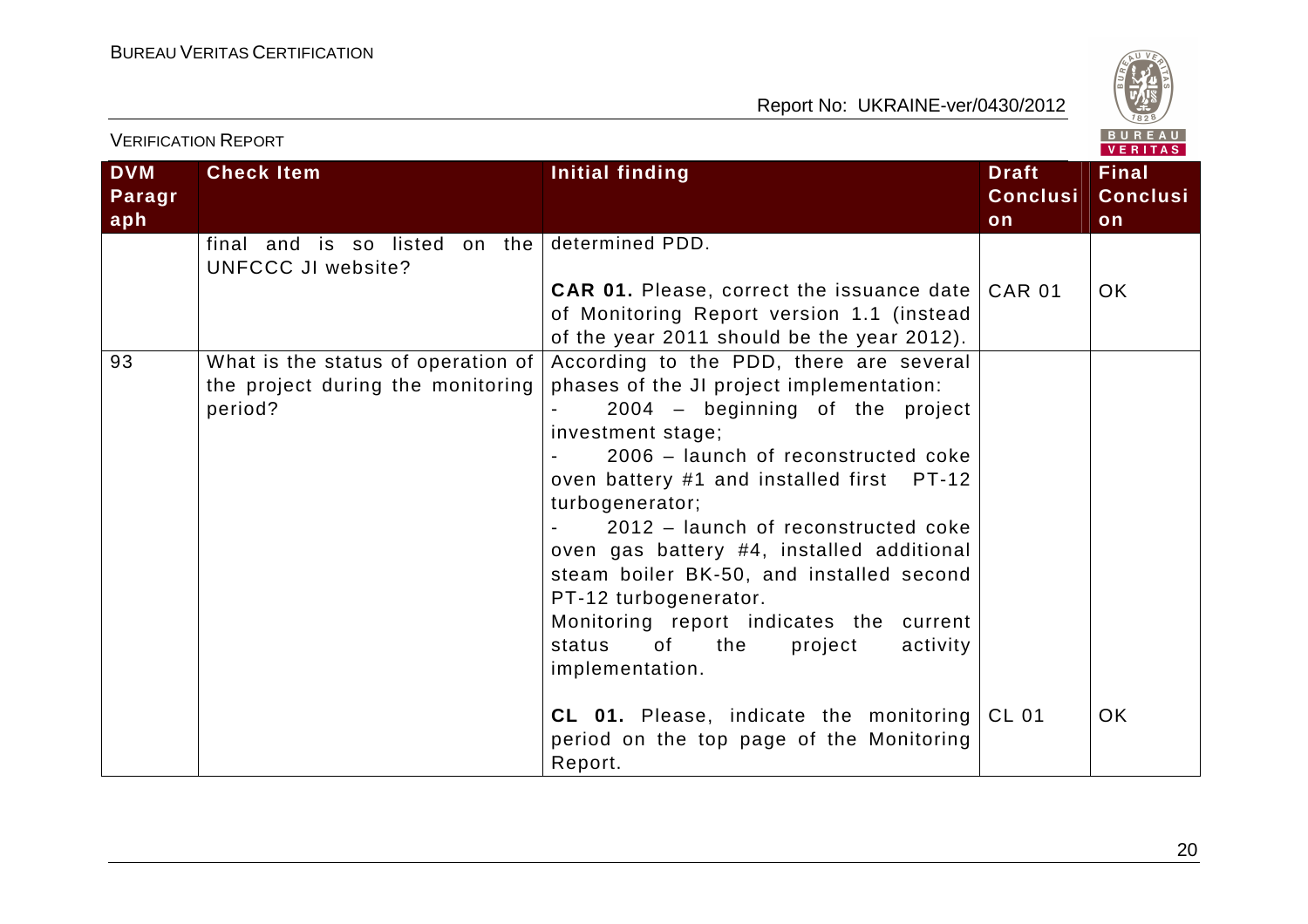

| <b>VERIFICATION REPORT</b>  |                                                                                                                                                                                                |                                                                                                                                                                                                                                                                                                                                                                                                                                                      |                                       | B U R E A U<br><b>VERITAS</b>         |
|-----------------------------|------------------------------------------------------------------------------------------------------------------------------------------------------------------------------------------------|------------------------------------------------------------------------------------------------------------------------------------------------------------------------------------------------------------------------------------------------------------------------------------------------------------------------------------------------------------------------------------------------------------------------------------------------------|---------------------------------------|---------------------------------------|
| <b>DVM</b><br>Paragr<br>aph | <b>Check Item</b>                                                                                                                                                                              | <b>Initial finding</b>                                                                                                                                                                                                                                                                                                                                                                                                                               | <b>Draft</b><br><b>Conclusi</b><br>on | <b>Final</b><br><b>Conclusi</b><br>on |
|                             | <b>Compliance with monitoring plan</b>                                                                                                                                                         |                                                                                                                                                                                                                                                                                                                                                                                                                                                      |                                       |                                       |
| 94                          | Did the monitoring occur in The<br>included<br>in<br>the<br>plan<br>which<br>regarding<br>the  <br>determination has been deemed<br>final and is so listed on the<br><b>UNFCCC JI website?</b> | monitoring<br>at<br>process<br>accordance with the monitoring   PJSC "Yasynivskyi Coke Plant" (according<br>PDD to the documentation checked, 13/10/2010<br>PJSC "Yasynivskyi Coke Plant" was<br>established by changing the name of<br>juridical person JSC "Yasynivskyi Coke<br>Plant" to PJSC "Yasynivskyi Coke Plant")<br>is carried out in accordance with the<br>monitoring plan included in the registered<br>PDD version 4 dated 11/12/2009. |                                       |                                       |
|                             |                                                                                                                                                                                                | CL 02. Please, indicate the abbreviation $ CL$ 02<br>(abbreviated<br>name of Environmental<br>(Green) Investments Fund LTD) for better<br>comprehension (MR section A.10, pg. 3).                                                                                                                                                                                                                                                                    |                                       | OK.                                   |
|                             |                                                                                                                                                                                                | <b>CAR 05.</b> Please, correct the name of the<br>plant on pg. 23 (Annex 1 of the MR) as the<br>type of ownership has been changed.                                                                                                                                                                                                                                                                                                                  | <b>CAR 05</b>                         | OK.                                   |
|                             |                                                                                                                                                                                                | <b>CAR 06.</b> Please, add Annex 1 to the table<br>of contents in the MR.                                                                                                                                                                                                                                                                                                                                                                            | <b>CAR 06</b>                         | <b>OK</b>                             |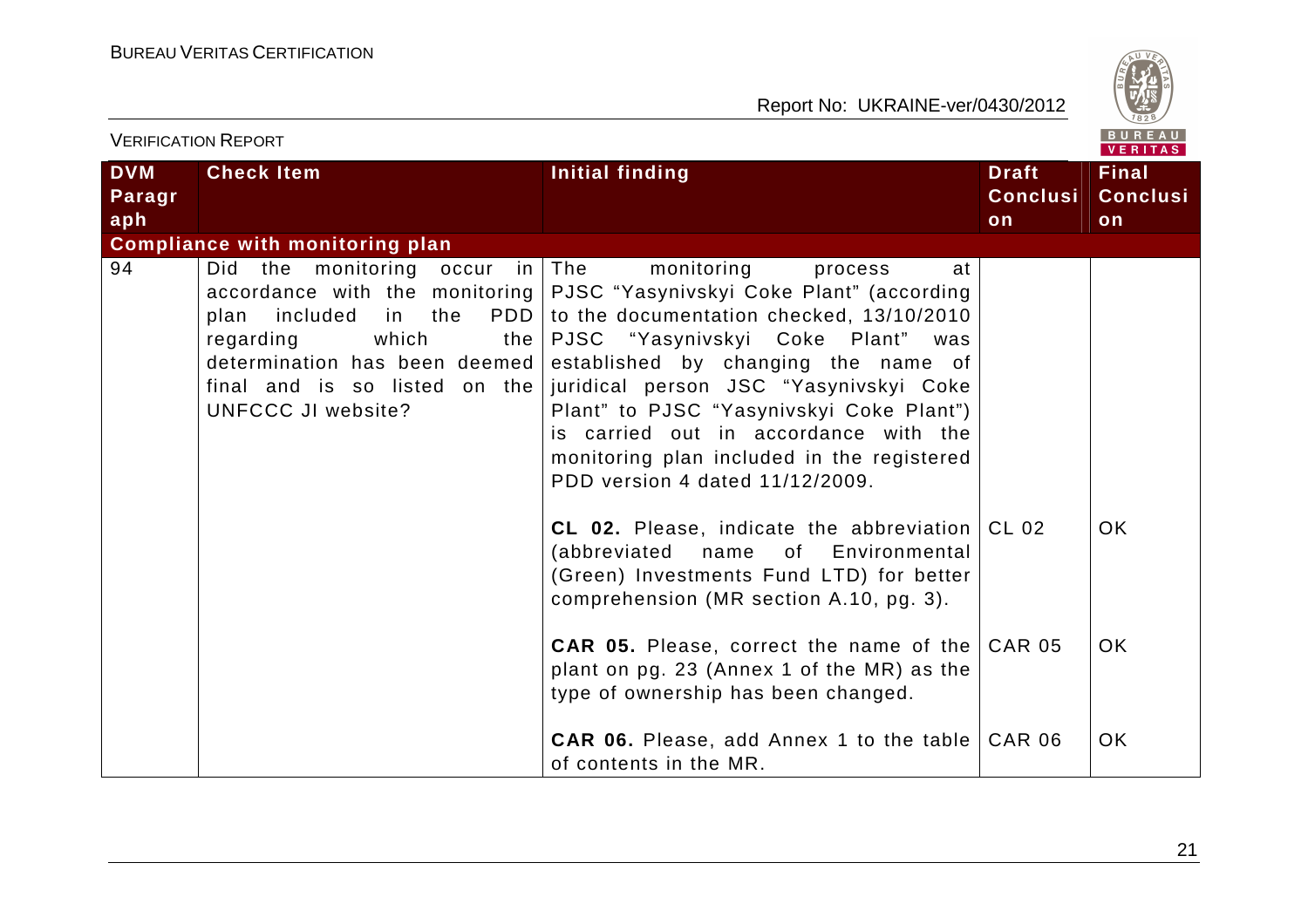

| <b>VERIFICATION REPORT</b>  |                                                                                                                                                                                                                                                                                                                                                                               |                                                                                                                                                                                                                                                                                                                                                                                                                                                     |                                       | <b>BUREAU</b><br><b>VERITAS</b>       |
|-----------------------------|-------------------------------------------------------------------------------------------------------------------------------------------------------------------------------------------------------------------------------------------------------------------------------------------------------------------------------------------------------------------------------|-----------------------------------------------------------------------------------------------------------------------------------------------------------------------------------------------------------------------------------------------------------------------------------------------------------------------------------------------------------------------------------------------------------------------------------------------------|---------------------------------------|---------------------------------------|
| <b>DVM</b><br>Paragr<br>aph | <b>Check Item</b>                                                                                                                                                                                                                                                                                                                                                             | Initial finding                                                                                                                                                                                                                                                                                                                                                                                                                                     | <b>Draft</b><br><b>Conclusi</b><br>on | <b>Final</b><br><b>Conclusi</b><br>on |
| 95(a)                       | For calculating the emission<br>reductions or enhancements of<br>net removals, were key factors,<br>e.g. those listed in 23 (b) (i)-(vii)<br>above, influencing the baseline<br>emissions or net removals and<br>the activity level of the project<br>and the emissions or removals as<br>well as risks associated with the<br>project taken into account, as<br>appropriate? | According to the monitoring report, key<br>factors such as $CO2$ emission factor for<br>coke, CO <sub>2</sub> emission factor for electricity<br>grid of Ukraine; production level, fuel<br>consumption, market situation and other<br>risks associated with the project are taken<br>into account.                                                                                                                                                 | OK                                    | <b>OK</b>                             |
| 95(b)                       | Are data<br>for $ $<br>used<br>sources<br>calculating emission reductions<br>or enhancements of net removals<br>clearly identified, reliable and<br>transparent?                                                                                                                                                                                                              | Data sources used for calculating emission   OK<br>identified<br>reductions<br>the<br>are<br>in.<br>Monitoring report.<br>See section B of the Monitoring report.<br>Information<br>from<br>meters<br>is<br>saved<br>continuously. All data are<br>archived<br>electronically in month and annual reports.<br>Electronically<br>archived<br>data<br>and<br>handwritten journals will be stored until<br>the end of crediting period plus two years. |                                       | OK                                    |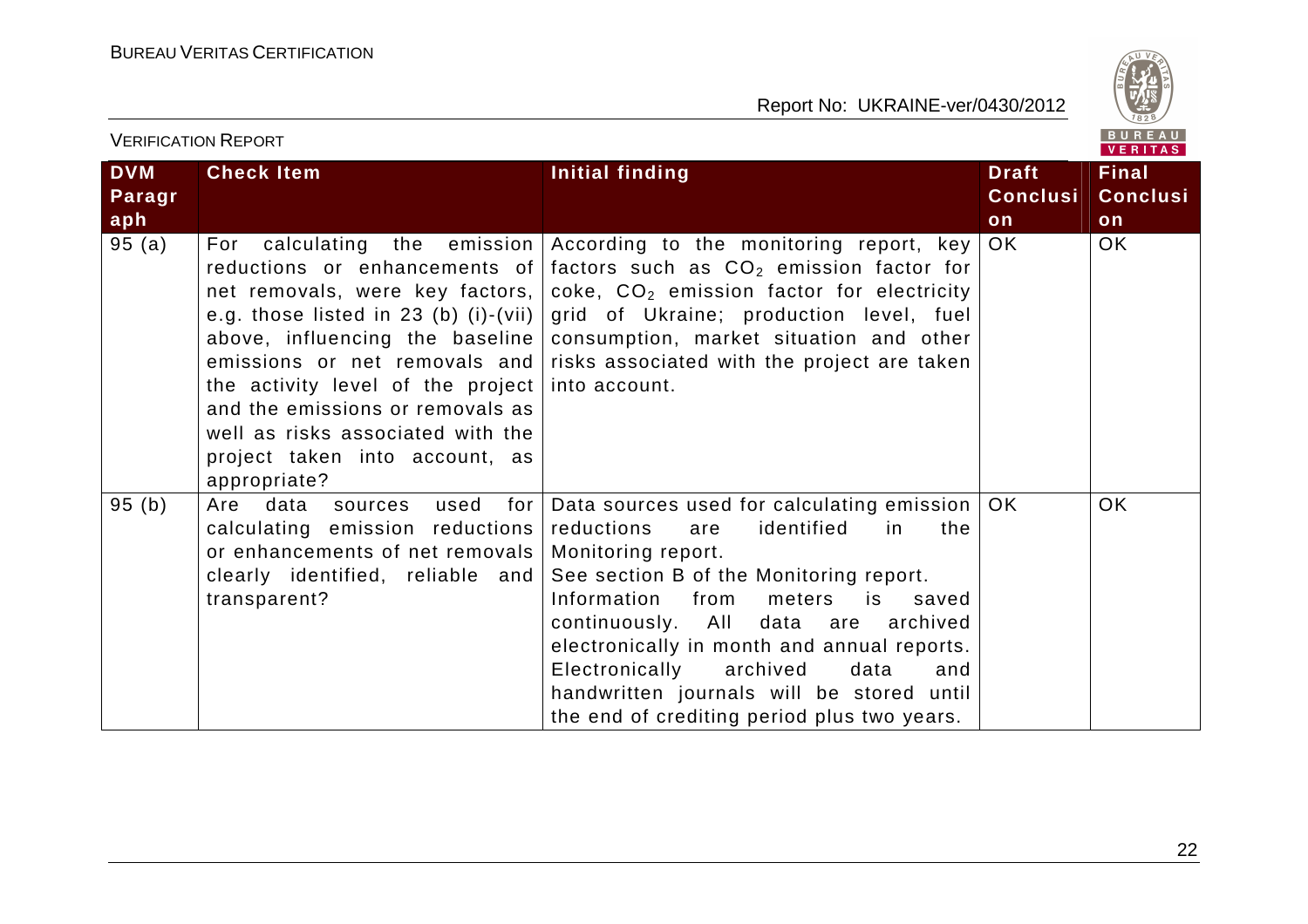

| VERIFICATION REPORT |                                                                                                                                                          |                                                                                                                                                                                                                                                                                                                                                                                                                                                                                                                                                                                                                                                                                                                                                                                                                                           | VERITAS         |                 |
|---------------------|----------------------------------------------------------------------------------------------------------------------------------------------------------|-------------------------------------------------------------------------------------------------------------------------------------------------------------------------------------------------------------------------------------------------------------------------------------------------------------------------------------------------------------------------------------------------------------------------------------------------------------------------------------------------------------------------------------------------------------------------------------------------------------------------------------------------------------------------------------------------------------------------------------------------------------------------------------------------------------------------------------------|-----------------|-----------------|
| <b>DVM</b>          | <b>Check Item</b>                                                                                                                                        | Initial finding                                                                                                                                                                                                                                                                                                                                                                                                                                                                                                                                                                                                                                                                                                                                                                                                                           | <b>Draft</b>    | <b>Final</b>    |
| Paragr              |                                                                                                                                                          |                                                                                                                                                                                                                                                                                                                                                                                                                                                                                                                                                                                                                                                                                                                                                                                                                                           | <b>Conclusi</b> | <b>Conclusi</b> |
| aph                 |                                                                                                                                                          |                                                                                                                                                                                                                                                                                                                                                                                                                                                                                                                                                                                                                                                                                                                                                                                                                                           | on              | on              |
| 95 (c)              | Are emission factors, including   Emission<br>removals, selected<br>net<br>by<br>reasonableness,<br>and $ $<br>appropriately justified of the<br>choice? | including<br>factors,<br>default<br>default emission factors, if used emission factors, are selected by carefully<br>for calculating the emission balancing accuracy and reasonableness,<br>reductions or enhancements of $ $ and appropriately justified of the choice.<br>carefully balancing accuracy and   For the monitoring report provided for<br>verifiers, new value of specific carbon<br>dioxide emissions (in the year 2011) for<br>electricity generation by thermal power<br>plants connected to the electricity system<br>of Ukraine is used (according to the latest<br>Decree #75 of NEIA dated 12/05/2011)<br>In accordance with the Decree, emission<br>factor for Ukrainian electricity grid was<br>fixed as $1,063$ kg $CO2/kWh$<br>and<br>recommended for applying during annual<br>monitoring reports preparation. |                 |                 |
|                     |                                                                                                                                                          | <b>CAR 04.</b> Please, correct the reference to CAR 04<br>the corresponding PDD section on the<br>pg. 11 of the MR (instead of the PDD<br>section D.1.3 should be indicated the PDD<br>section D.1.1.3).                                                                                                                                                                                                                                                                                                                                                                                                                                                                                                                                                                                                                                  |                 | OK.             |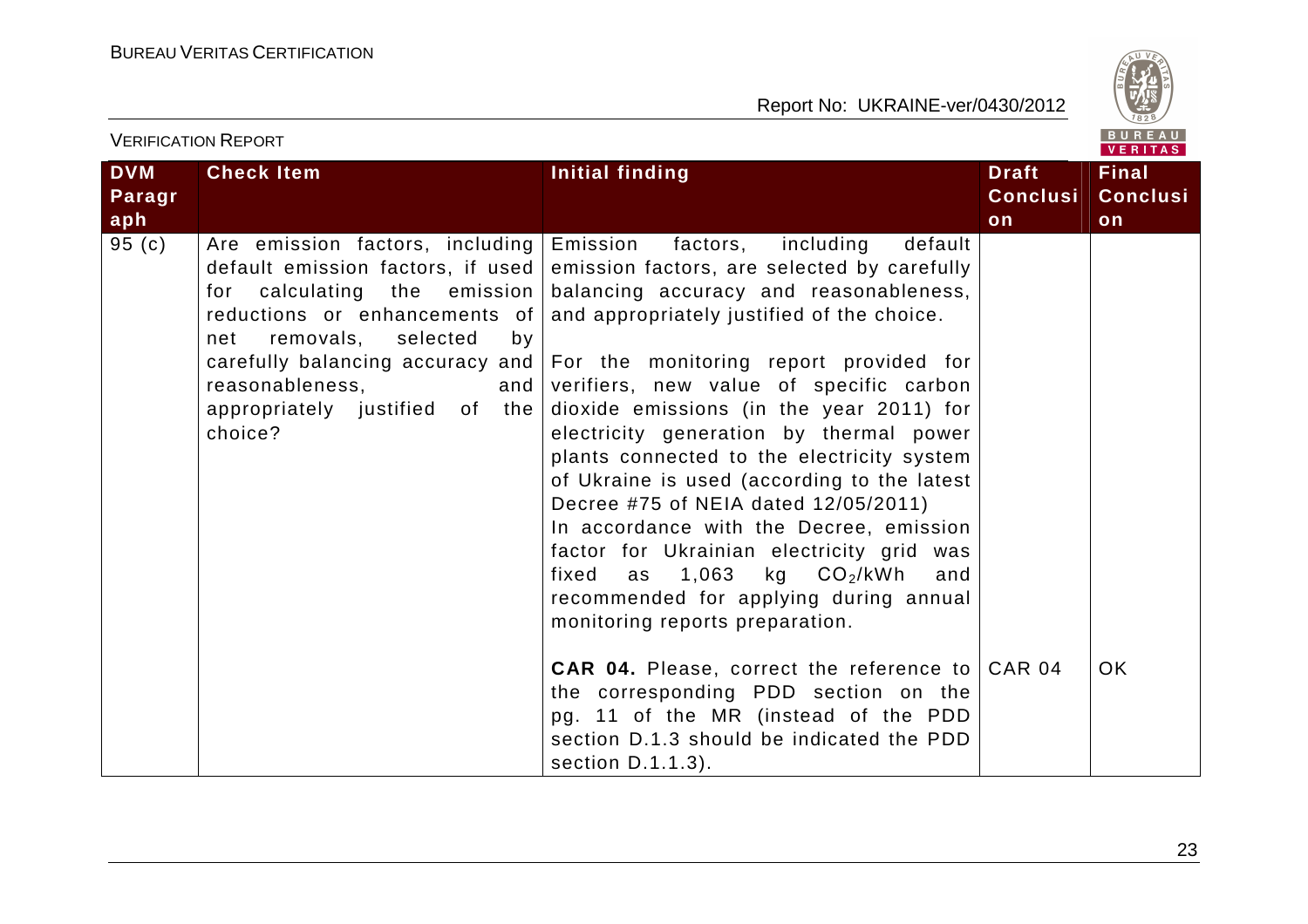

|                             | <b>VERIFICATION REPORT</b>                                                                                                                                                                       |                                                                                                                                                                                                                                                                                                                                                                                                                                                                                                                                                                                                                                                                                                                                                |                                       | BUREAU<br><b>VERITAS</b>              |
|-----------------------------|--------------------------------------------------------------------------------------------------------------------------------------------------------------------------------------------------|------------------------------------------------------------------------------------------------------------------------------------------------------------------------------------------------------------------------------------------------------------------------------------------------------------------------------------------------------------------------------------------------------------------------------------------------------------------------------------------------------------------------------------------------------------------------------------------------------------------------------------------------------------------------------------------------------------------------------------------------|---------------------------------------|---------------------------------------|
| <b>DVM</b><br>Paragr<br>aph | <b>Check Item</b>                                                                                                                                                                                | Initial finding                                                                                                                                                                                                                                                                                                                                                                                                                                                                                                                                                                                                                                                                                                                                | <b>Draft</b><br><b>Conclusi</b><br>on | <b>Final</b><br><b>Conclusi</b><br>on |
| 95(d)                       | Is the calculation of emission<br>reductions or enhancements of<br>removals<br>based<br>net<br>on<br>conservative assumptions<br>and<br>the most plausible scenarios in a<br>transparent manner? | The calculation of emission reductions is<br>based on conservative assumptions and the<br>most plausible scenarios. As a result of<br>documents examination, all data connected<br>to estimation of emission reductions is<br>presented in the Monitoring report and Excel<br>spreadsheet with calculation.<br>CL 06. Please, clarify the difference<br>between the amount of ERUs for the year<br>2011<br>which<br>indicated<br>is<br>the<br>in<br>PDD (63261 tCO <sub>2</sub> eq) and the amount of<br>ERUs for the same monitoring period which<br>the<br>Monitoring<br>stated<br>in<br>is.<br>report $(71179 \tto CO2eq)$ .<br>Please,<br>add<br>explanation of the reason for this difference<br>to the section D.3 of Monitoring Report. | CL 06                                 | <b>OK</b>                             |
|                             | Applicable to JI SSC projects only                                                                                                                                                               |                                                                                                                                                                                                                                                                                                                                                                                                                                                                                                                                                                                                                                                                                                                                                |                                       |                                       |
| 96                          | Is the relevant threshold to be<br>classified as JI SSC project not<br>exceeded during the monitoring<br>period on an annual average<br>basis?                                                   | N/A                                                                                                                                                                                                                                                                                                                                                                                                                                                                                                                                                                                                                                                                                                                                            | N/A                                   | N/A                                   |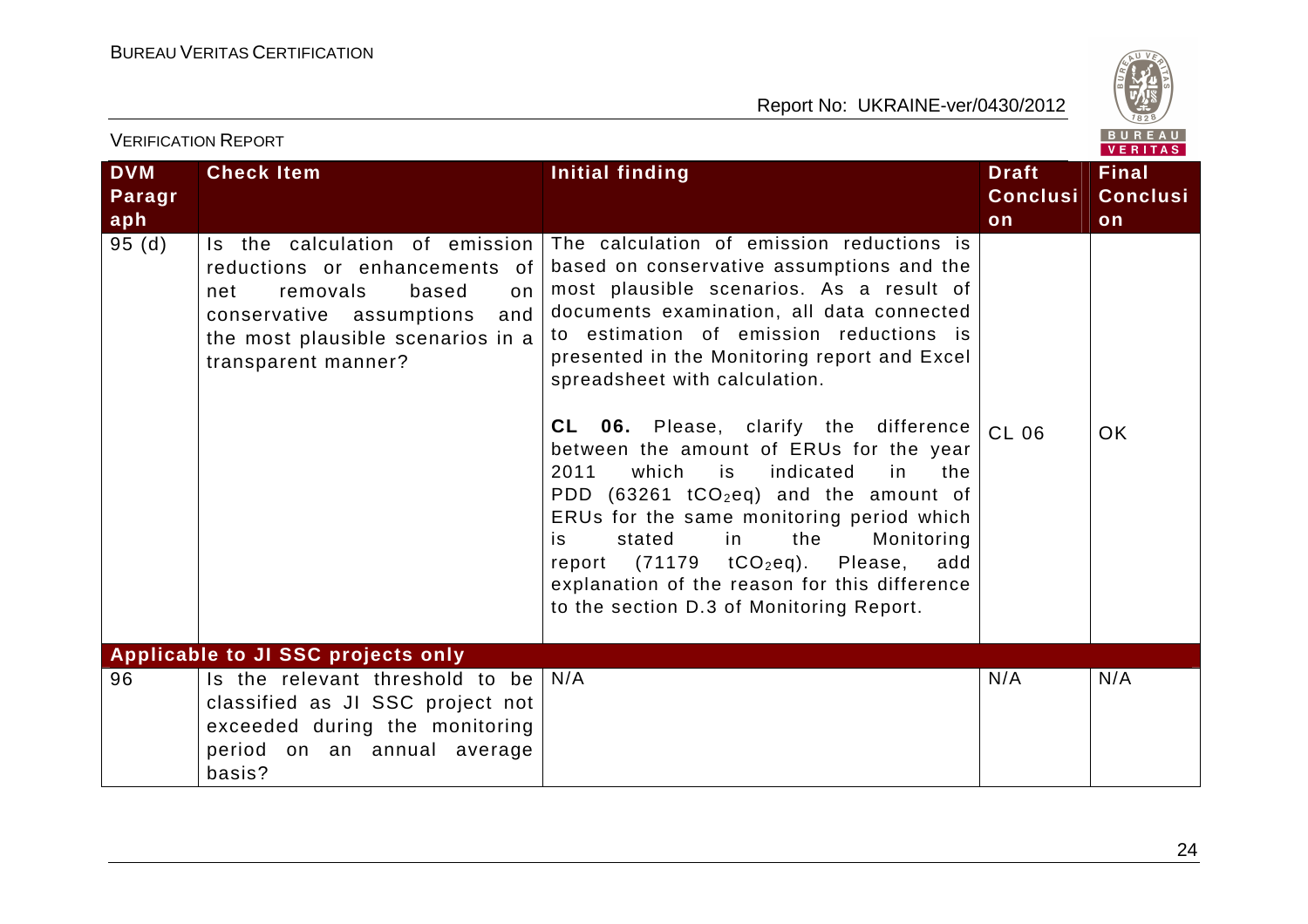

|                             | <b>VERIFICATION REPORT</b>                                                                                                                                                                                                                                     |                        |                                       | B U R E A U  <br>VERITAS              |
|-----------------------------|----------------------------------------------------------------------------------------------------------------------------------------------------------------------------------------------------------------------------------------------------------------|------------------------|---------------------------------------|---------------------------------------|
| <b>DVM</b><br>Paragr<br>aph | <b>Check Item</b>                                                                                                                                                                                                                                              | <b>Initial finding</b> | <b>Draft</b><br><b>Conclusi</b><br>on | <b>Final</b><br><b>Conclusi</b><br>on |
|                             | If the threshold is exceeded, is<br>the maximum emission reduction<br>level estimated in the PDD for<br>the JI SSC project or the bundle<br>the<br>monitoring<br>period<br>for<br>determined?                                                                  |                        |                                       |                                       |
|                             | Applicable to bundled JI SSC projects only                                                                                                                                                                                                                     |                        |                                       |                                       |
| 97(a)                       | Has the composition of the<br>bundle not changed from that is<br>stated in F-JI-SSCBUNDLE?                                                                                                                                                                     | N/A<br>N/A             | N/A<br>N/A                            | N/A<br>N/A                            |
| 97 (b)                      | determination<br>If<br>the<br>was<br>conducted on the basis of an<br>overall monitoring plan, have the<br>project participants submitted a<br>common monitoring report?                                                                                        |                        |                                       |                                       |
| 98                          | If the monitoring is based on a<br>monitoring plan that provides for<br>overlapping monitoring periods,<br>are the monitoring periods per<br>component of the project clearly<br>specified<br>monitoring<br>in the<br>report?<br>Do the monitoring periods not | N/A                    | N/A                                   | N/A                                   |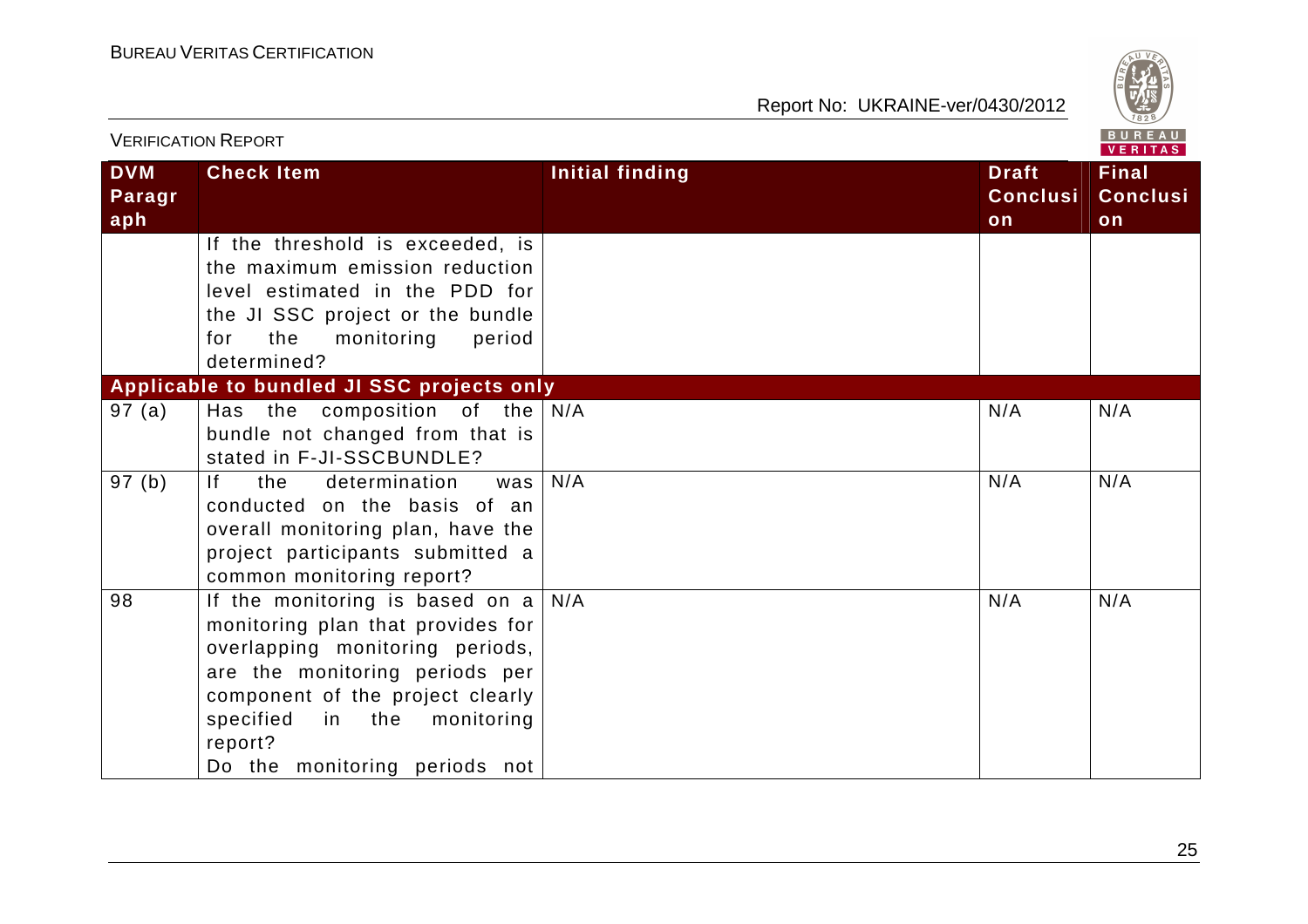

| <b>VERIFICATION REPORT</b>  |                                                                                                                                                                                                                                                                                                       |                                                                                                                                                                  |                                       |                                       |
|-----------------------------|-------------------------------------------------------------------------------------------------------------------------------------------------------------------------------------------------------------------------------------------------------------------------------------------------------|------------------------------------------------------------------------------------------------------------------------------------------------------------------|---------------------------------------|---------------------------------------|
| <b>DVM</b><br>Paragr<br>aph | <b>Check Item</b>                                                                                                                                                                                                                                                                                     | <b>Initial finding</b>                                                                                                                                           | <b>Draft</b><br><b>Conclusi</b><br>on | <b>Final</b><br><b>Conclusi</b><br>on |
|                             | overlap with those for which<br>verifications<br>already<br>were<br>deemed final in the past?                                                                                                                                                                                                         |                                                                                                                                                                  |                                       |                                       |
|                             | <b>Revision of monitoring plan</b>                                                                                                                                                                                                                                                                    |                                                                                                                                                                  |                                       |                                       |
|                             | Applicable only if monitoring plan is revised by project participant                                                                                                                                                                                                                                  |                                                                                                                                                                  |                                       |                                       |
| 99(a)                       | Did<br>the<br>project<br>participants  <br>appropriate<br>provide<br>an<br>proposed<br>justification for the<br>revision?                                                                                                                                                                             | N/A                                                                                                                                                              | N/A                                   | N/A                                   |
| 99(b)                       | revision<br>Does<br>the<br>proposed<br>improve the accuracy and/or<br>applicability<br>information<br>of<br>collected<br>compared<br>to<br>the<br>original monitoring plan without<br>changing conformity with the<br>relevant rules and regulations for<br>the establishment of monitoring<br>plans? | N/A                                                                                                                                                              | N/A                                   | N/A                                   |
|                             | Data management                                                                                                                                                                                                                                                                                       |                                                                                                                                                                  |                                       |                                       |
| 101 $(a)$                   | Is the implementation of data<br>collection<br>procedures<br>in.<br>accordance with the monitoring<br>plan, including the quality control                                                                                                                                                             | Procedures<br>of<br>data<br>collection<br>are<br>implemented<br>with<br>in<br>compliance<br>the<br>monitoring plan.<br>The data collection procedures is also in |                                       |                                       |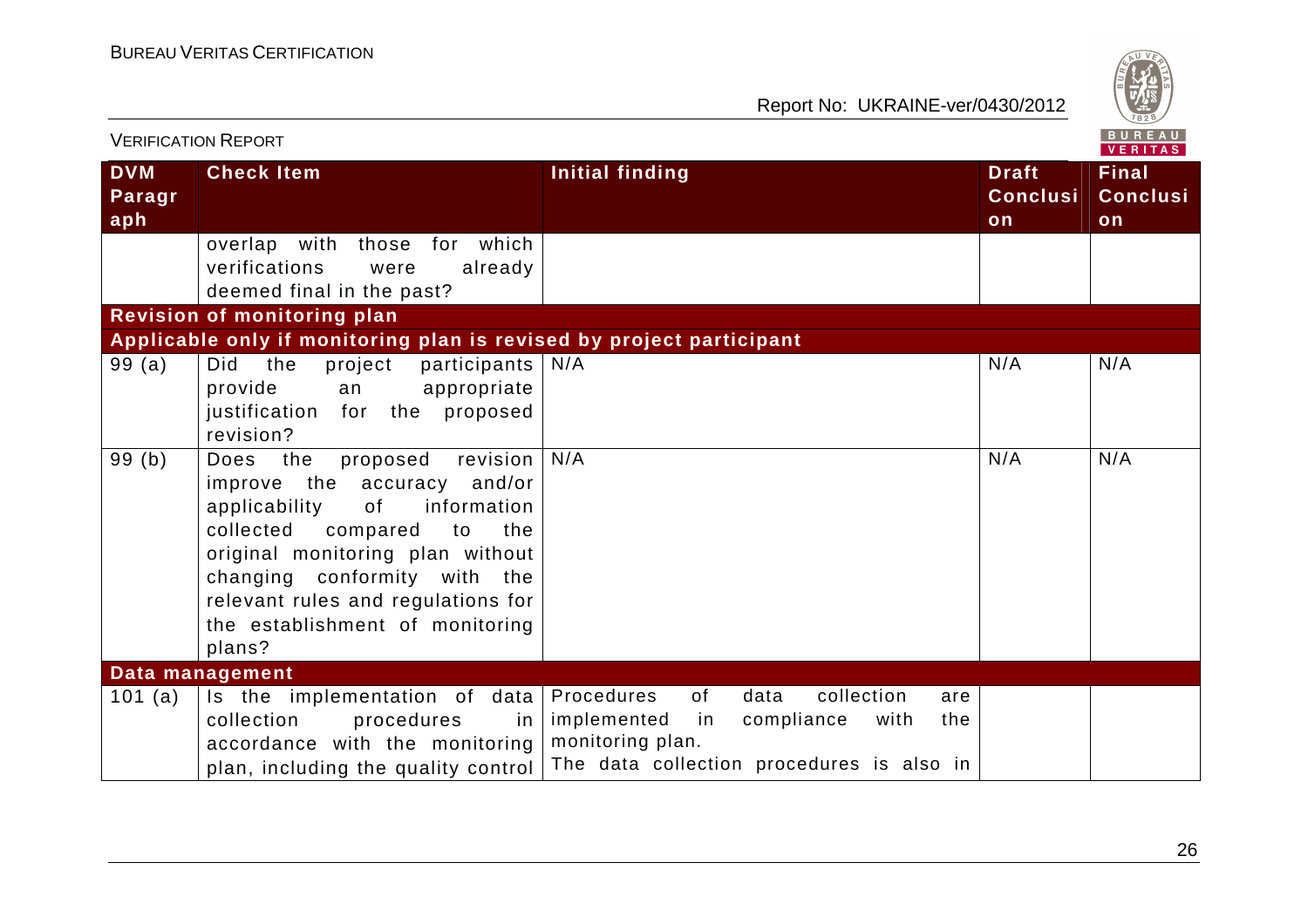

| <b>VERIFICATION REPORT</b><br>VERITAS |                                                                                                      |                                                                                                                                                                                                                                                                                                                                                                                                                                                  |                                 |                                 |
|---------------------------------------|------------------------------------------------------------------------------------------------------|--------------------------------------------------------------------------------------------------------------------------------------------------------------------------------------------------------------------------------------------------------------------------------------------------------------------------------------------------------------------------------------------------------------------------------------------------|---------------------------------|---------------------------------|
| <b>DVM</b><br>Paragr                  | <b>Check Item</b>                                                                                    | Initial finding                                                                                                                                                                                                                                                                                                                                                                                                                                  | <b>Draft</b><br><b>Conclusi</b> | <b>Final</b><br><b>Conclusi</b> |
| aph                                   | quality<br>and<br>assurance<br>procedures?                                                           | accordance with "Instruction on monitoring<br>of the project "Utilization of surplus coke<br>oven gas with the electricity generation at<br>JSC "Yasynivskyi Coke Plant"<br>dated<br>06/05/2006.<br>See section C of the Monitoring Report.                                                                                                                                                                                                      | on                              | on                              |
|                                       |                                                                                                      | CAR 03. Please, correct the phrase Info<br>on NCV for coke oven by adding the word<br>gas at the end of the phrase (please, see<br>Figure 1 in the section B.2 of the MR).                                                                                                                                                                                                                                                                       | <b>CAR 03</b>                   | <b>OK</b>                       |
| 101(b)                                | Is the function of the monitoring<br>equipment, including<br>its<br>calibration status, is in order? | The monitoring equipment is properly<br>calibrated.<br>Passports for monitoring equipment and<br>the date of its last calibration were<br>checked by verifiers on the site-visit.<br><b>CAR 02.</b> Please, state correct number of<br>electricity<br>the<br>meter<br>of<br>type<br>Indigo+ (Table 3, pg. 6) as for this<br>monitoring<br>period<br>the<br>meter<br>Indigo+ UA015673 was used (not the<br>meter Indigo+ UA015677). Nevertheless, | <b>CAR 02</b>                   | <b>OK</b>                       |

 $V = -1$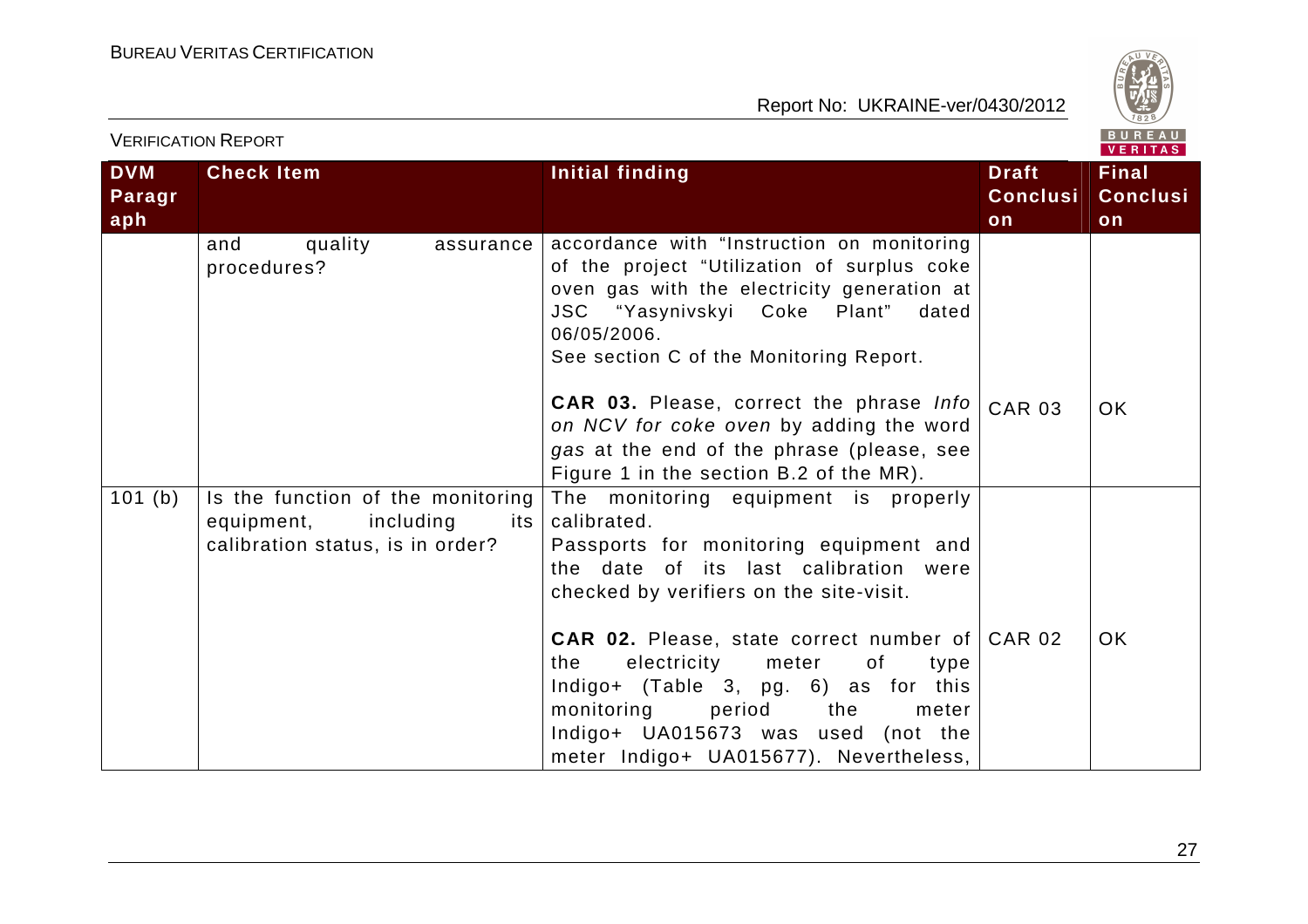

| <b>VERIFICATION REPORT</b>  |                   |                              |  |  |                                                                                                                                                                                                                                                                                                                                                                                                                                                                                                                                   |                                       | B U R E A U<br><b>VERITAS</b>         |
|-----------------------------|-------------------|------------------------------|--|--|-----------------------------------------------------------------------------------------------------------------------------------------------------------------------------------------------------------------------------------------------------------------------------------------------------------------------------------------------------------------------------------------------------------------------------------------------------------------------------------------------------------------------------------|---------------------------------------|---------------------------------------|
| <b>DVM</b><br>Paragr<br>aph | <b>Check Item</b> |                              |  |  | <b>Initial finding</b>                                                                                                                                                                                                                                                                                                                                                                                                                                                                                                            | <b>Draft</b><br><b>Conclusi</b><br>on | <b>Final</b><br><b>Conclusi</b><br>on |
|                             |                   |                              |  |  | please, mention the fact of the meter<br>replacement<br>(by<br>indicating<br>the<br>corresponding act on replacement).                                                                                                                                                                                                                                                                                                                                                                                                            |                                       |                                       |
|                             |                   |                              |  |  | <b>03.</b> Please, make the name of<br>CL.<br>Ukrainian state scientific-production center<br>standardization,<br>metrology<br>and<br>for<br>certification consistent throughout<br>the<br>whole Monitoring Report.                                                                                                                                                                                                                                                                                                               | <b>CL 03</b>                          | OK                                    |
|                             |                   |                              |  |  | CL 05. Please, make amendments in the<br>list of monitoring equipment types (please,<br>see section B.1 of the English version of<br>the MR) because concerning the electricity<br>meter "Indigo+" there is only one meter of<br>this type used for the project monitoring;<br>also, please, pay attention to section <b>6.1</b><br>of the Ukrainian version of the MR as<br>there are two meters of type "SAZU-I 687"<br>used (not one) for the project monitoring,<br>please, use the plural form of the<br>corresponding word. | CL 05                                 | OK.                                   |
| 101 $(c)$                   |                   | Are the evidence and records |  |  | Information from coke oven gas flow                                                                                                                                                                                                                                                                                                                                                                                                                                                                                               | OK                                    | <b>OK</b>                             |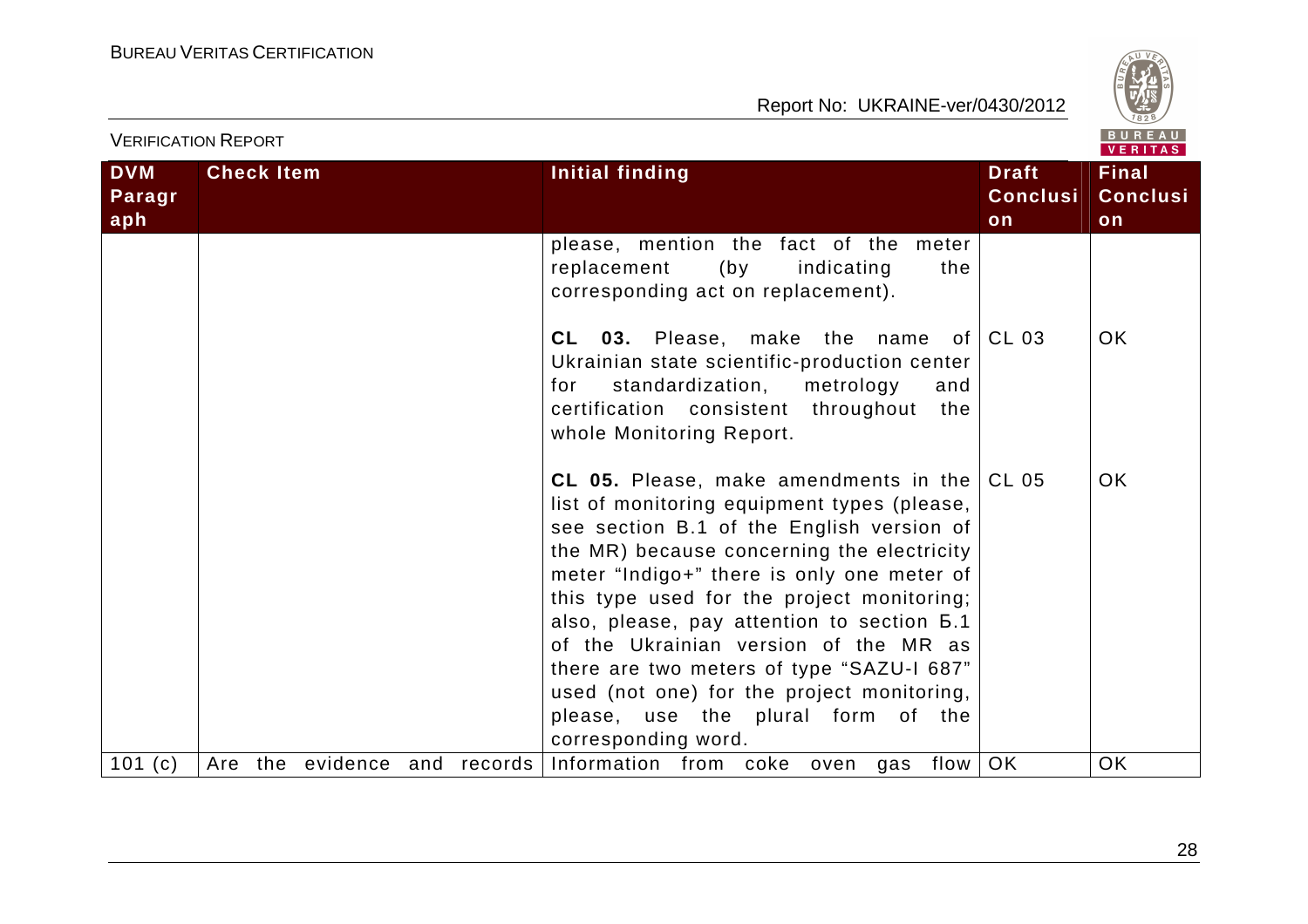

| VERIFICATION REPORT |                                                                                                                               | VERITAS                                                                                                                                                                                                                                                                                                                                                                                                                                                                                                                                                     |                 |                 |
|---------------------|-------------------------------------------------------------------------------------------------------------------------------|-------------------------------------------------------------------------------------------------------------------------------------------------------------------------------------------------------------------------------------------------------------------------------------------------------------------------------------------------------------------------------------------------------------------------------------------------------------------------------------------------------------------------------------------------------------|-----------------|-----------------|
| <b>DVM</b>          | <b>Check Item</b>                                                                                                             | <b>Initial finding</b>                                                                                                                                                                                                                                                                                                                                                                                                                                                                                                                                      | <b>Draft</b>    | <b>Final</b>    |
| Paragr              |                                                                                                                               |                                                                                                                                                                                                                                                                                                                                                                                                                                                                                                                                                             | <b>Conclusi</b> | <b>Conclusi</b> |
| aph                 |                                                                                                                               |                                                                                                                                                                                                                                                                                                                                                                                                                                                                                                                                                             | on              | on              |
|                     | monitoring<br>for<br>the<br>used<br>traceable<br>maintained<br>in<br>a a<br>manner?                                           | meters and electric meters is saved<br>continuously. The archiving period for the<br>log files is at least one year. All data are<br>archived electronically in monthly and<br>annual reports. Electronically archived<br>data and handwritten journals will be<br>stored until the end of crediting period<br>plus two years, that was enjoined by the<br>plant order #498 dated 14/08/2010.                                                                                                                                                               |                 |                 |
| 101(d)              | collection<br>the<br>data<br>ls.<br>and<br>management system for<br>the<br>project in accordance with the<br>monitoring plan? | The data collection and management<br>system for the project in accordance with<br>the monitoring plan.<br>All data are archived electronically in<br>month and annual reports. Electronically<br>archived data and handwritten journals will<br>be stored until the end of crediting period<br>plus two years, that was enjoined by the<br>plant order #498 dated 14/08/2010. The<br>vice-chief of heat and power sector of the<br>plant is responsible for the keeping of the<br>monitoring data.<br><b>04.</b> Please, specify the trainings CL 04<br>CL |                 | OK              |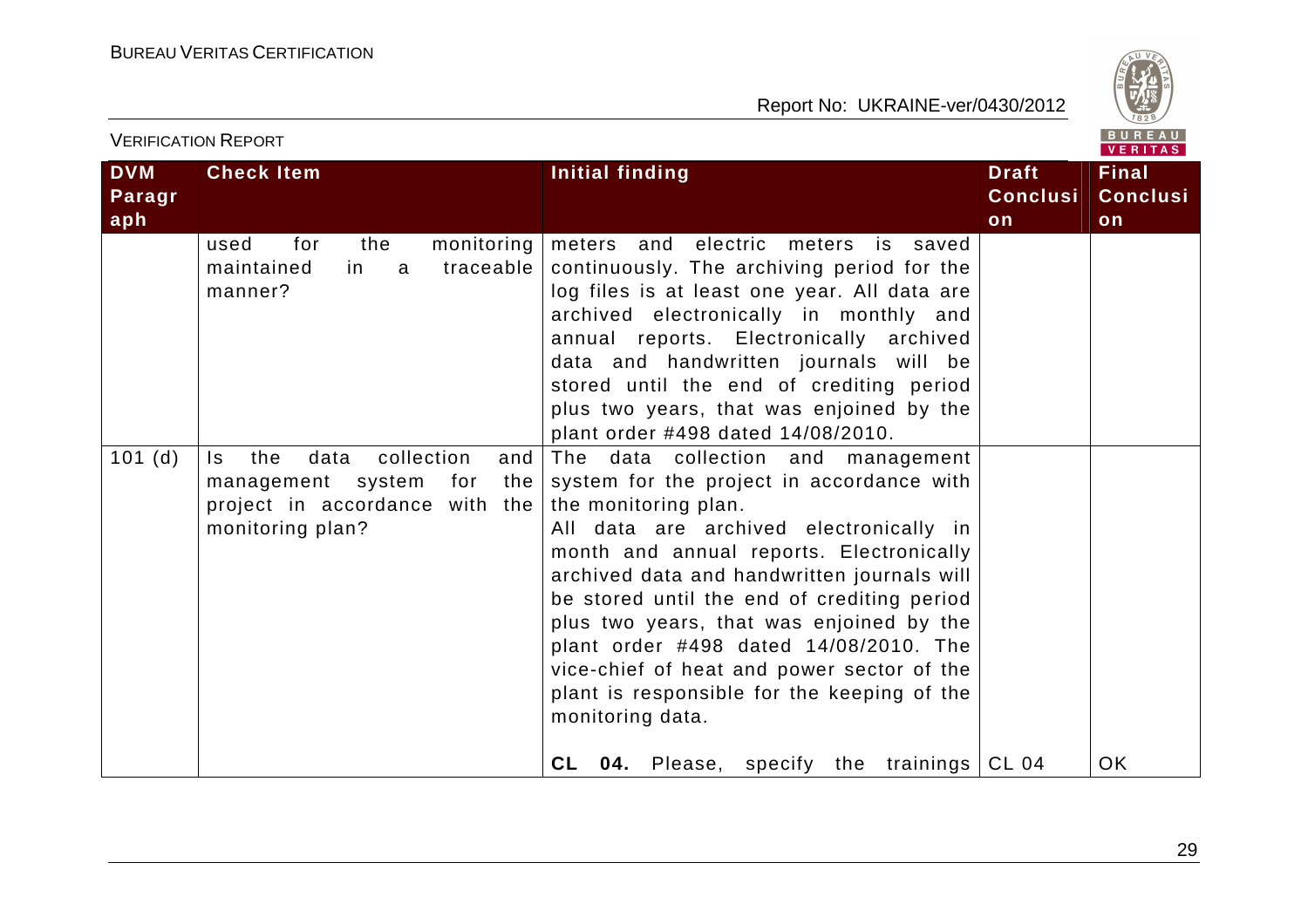

| B U R E A U<br><b>VERIFICATION REPORT</b><br><b>VERITAS</b> |                                                                                                                                                                                                                                                                             |                                                                                                                         |                                       |                                       |
|-------------------------------------------------------------|-----------------------------------------------------------------------------------------------------------------------------------------------------------------------------------------------------------------------------------------------------------------------------|-------------------------------------------------------------------------------------------------------------------------|---------------------------------------|---------------------------------------|
| <b>DVM</b><br>Paragr<br>aph                                 | <b>Check Item</b>                                                                                                                                                                                                                                                           | <b>Initial finding</b>                                                                                                  | <b>Draft</b><br><b>Conclusi</b><br>on | <b>Final</b><br><b>Conclusi</b><br>on |
|                                                             |                                                                                                                                                                                                                                                                             | conducted at PJSC "Yasynivskyi Coke<br>Plant" during the monitoring period and<br>documentary confirm this information. |                                       |                                       |
|                                                             |                                                                                                                                                                                                                                                                             | Verification regarding programs of activities (additional elements for assessment)                                      |                                       |                                       |
| 102                                                         | Is any JPA that has not been<br>added to the JI PoA not verified?                                                                                                                                                                                                           | N/A                                                                                                                     | N/A                                   | N/A                                   |
| 103                                                         | Is the verification based on the<br>monitoring reports of all JPAs to<br>be verified?                                                                                                                                                                                       | N/A                                                                                                                     | N/A                                   | N/A                                   |
| 103                                                         | Does the verification ensure the<br>accuracy and conservativeness<br>of the emission reductions or<br>enhancements<br>of the contract of the contract of the contract of the contract of the contract of the contract of the contract<br>removals<br>generated by each JPA? | N/A                                                                                                                     | N/A                                   | N/A                                   |
| 104                                                         | Does the monitoring period not<br>overlap with previous monitoring<br>periods?                                                                                                                                                                                              | N/A                                                                                                                     | N/A                                   | N/A                                   |
| 105                                                         | AIE<br>If the<br>learns<br>0f<br>an<br>erroneously included JPA, has<br>the AIE informed the JISC of its<br>findings in writing?                                                                                                                                            | N/A                                                                                                                     | N/A                                   | N/A                                   |
|                                                             | Applicable to sample-based approach only                                                                                                                                                                                                                                    |                                                                                                                         |                                       |                                       |
| 106                                                         | Does the sampling plan prepared $\sqrt{\frac{N}{A}}$                                                                                                                                                                                                                        |                                                                                                                         | N/A                                   | N/A                                   |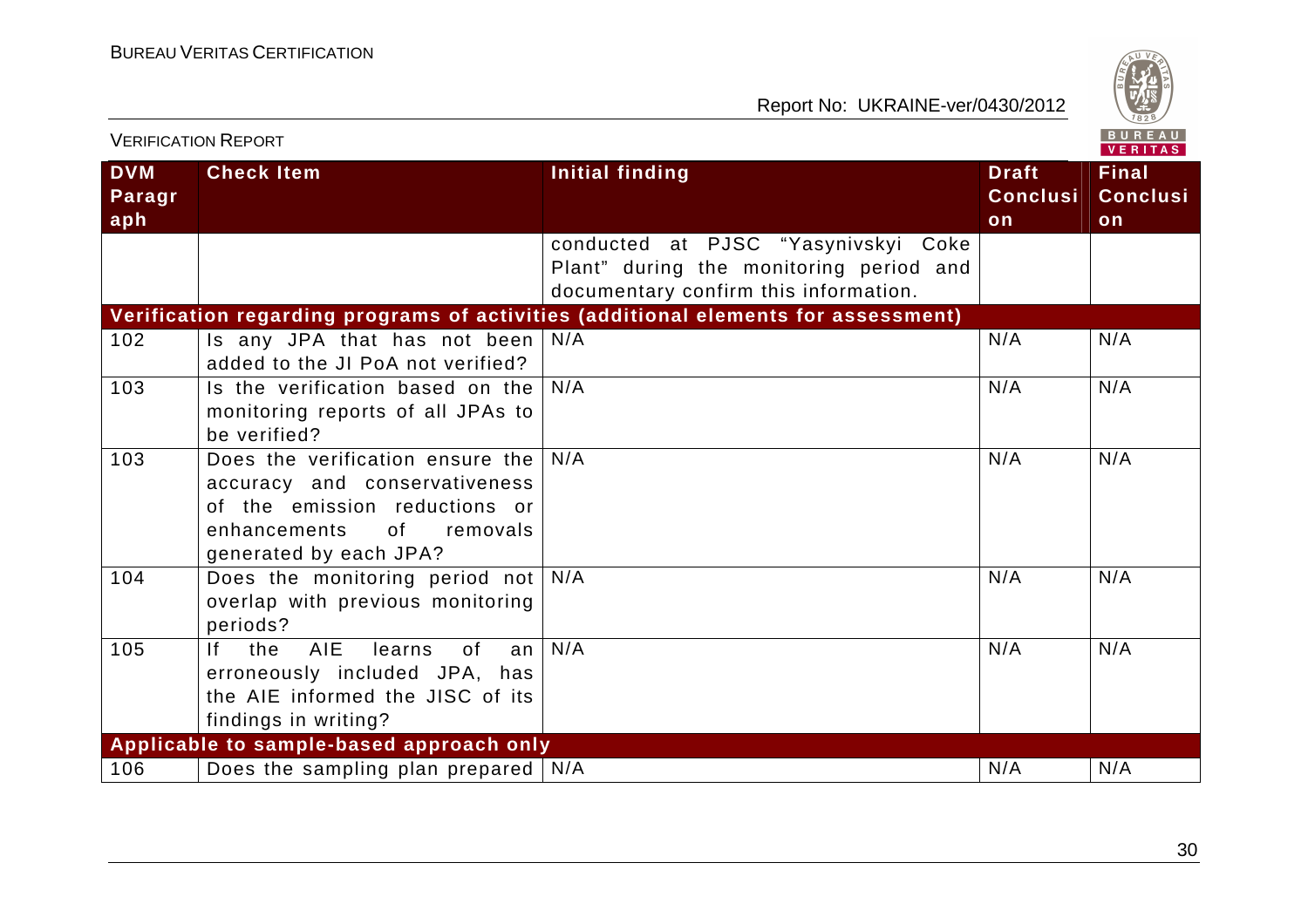

| <b>VERIFICATION REPORT</b>  |                                                                                                                                                                                                                                                                                                                                                                                                                                                                                                                                                                                                                                                                 |                        |                                       |                                       |
|-----------------------------|-----------------------------------------------------------------------------------------------------------------------------------------------------------------------------------------------------------------------------------------------------------------------------------------------------------------------------------------------------------------------------------------------------------------------------------------------------------------------------------------------------------------------------------------------------------------------------------------------------------------------------------------------------------------|------------------------|---------------------------------------|---------------------------------------|
| <b>DVM</b><br>Paragr<br>aph | <b>Check Item</b>                                                                                                                                                                                                                                                                                                                                                                                                                                                                                                                                                                                                                                               | <b>Initial finding</b> | <b>Draft</b><br><b>Conclusi</b><br>on | <b>Final</b><br><b>Conclusi</b><br>on |
|                             | by the AIE:<br>(a) Describe its sample selection,<br>taking into<br>account that:<br>(i) For each verification that<br>uses a sample-based approach,<br>the sample selection shall be<br>sufficiently representative of the<br>JPAs in the JI PoA such<br>extrapolation to all<br><b>JPAs</b><br>identified for that verification is<br>reasonable, taking into account<br>differences<br>among<br>the<br>characteristics of JPAs, such<br>as:<br>- The types of JPAs;<br>- The complexity of the<br>applicable technologies and/or<br>measures used;<br>- The geographical location of<br>each JPA;<br>- The amounts of expected<br>emission reductions of the |                        |                                       |                                       |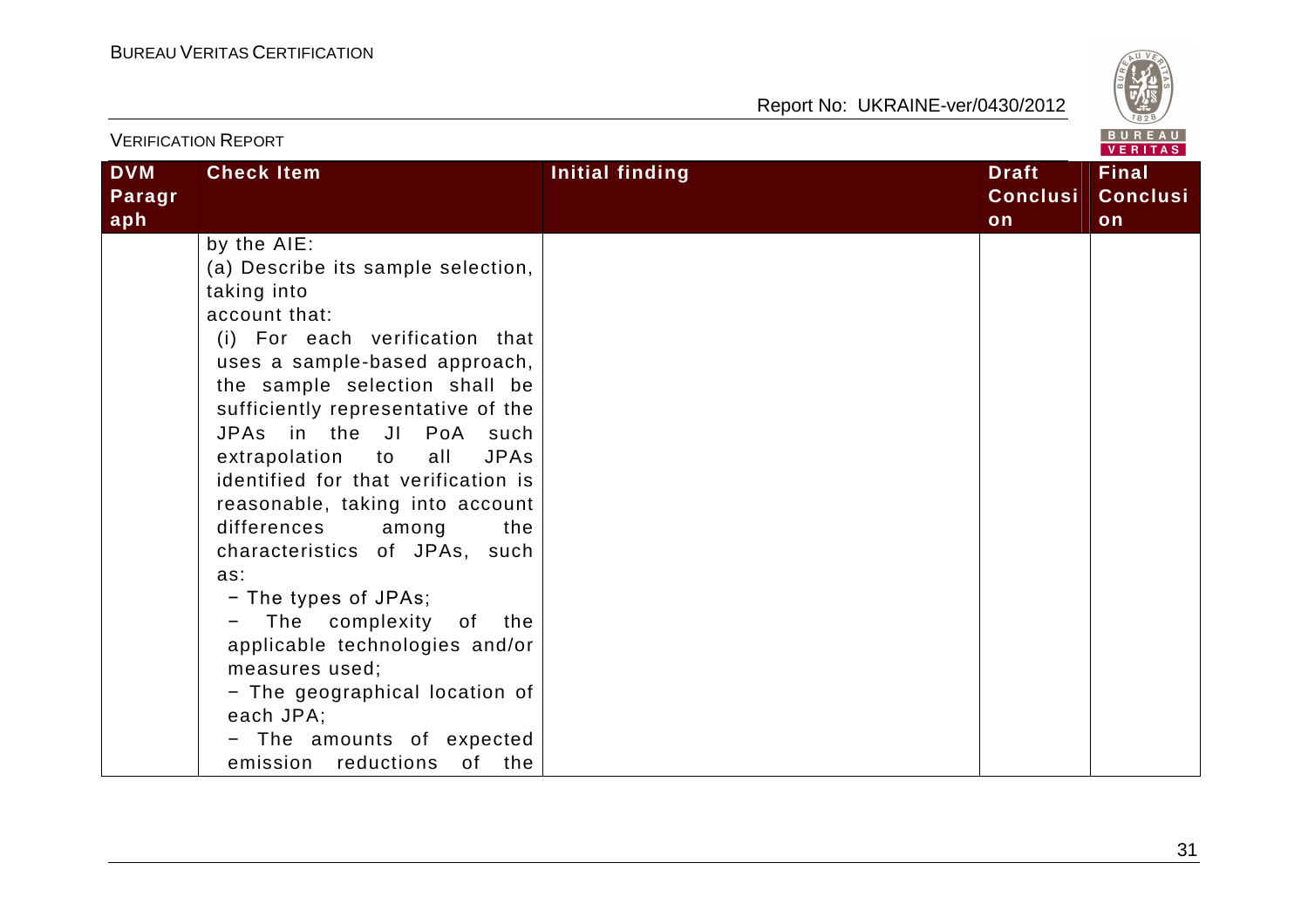

|                             | <b>VERIFICATION REPORT</b>                                                                                                                                                                                                                                                                                                |                 |                                       | $D$ $D$ $R$ $T$<br>VERITAS            |
|-----------------------------|---------------------------------------------------------------------------------------------------------------------------------------------------------------------------------------------------------------------------------------------------------------------------------------------------------------------------|-----------------|---------------------------------------|---------------------------------------|
| <b>DVM</b><br>Paragr<br>aph | <b>Check Item</b>                                                                                                                                                                                                                                                                                                         | Initial finding | <b>Draft</b><br><b>Conclusi</b><br>on | <b>Final</b><br><b>Conclusi</b><br>on |
|                             | JPAs being verified;<br>- The number of JPAs for<br>which emission reductions are<br>being verified;<br>- The length of monitoring<br>periods of the JPAs being<br>verified; and<br>- The samples selected for<br>prior verifications, if any?                                                                            |                 |                                       |                                       |
| 107                         | Is the sampling plan ready for<br>through<br>publication<br>the<br>along with<br>secretariat<br>the<br>verification report and supporting<br>documentation?                                                                                                                                                               | N/A             | N/A                                   | N/A                                   |
| 108                         | AIE<br>site<br>the<br>made<br>Has<br>inspections of at least the square<br>root of the number of total JPAs,<br>rounded to the upper whole<br>number? If the AIE makes no site<br>inspections<br>or<br>fewer<br>site<br>inspections than the square root<br>of the number of total JPAs,<br>rounded to the upper<br>whole | N/A             | N/A                                   | N/A                                   |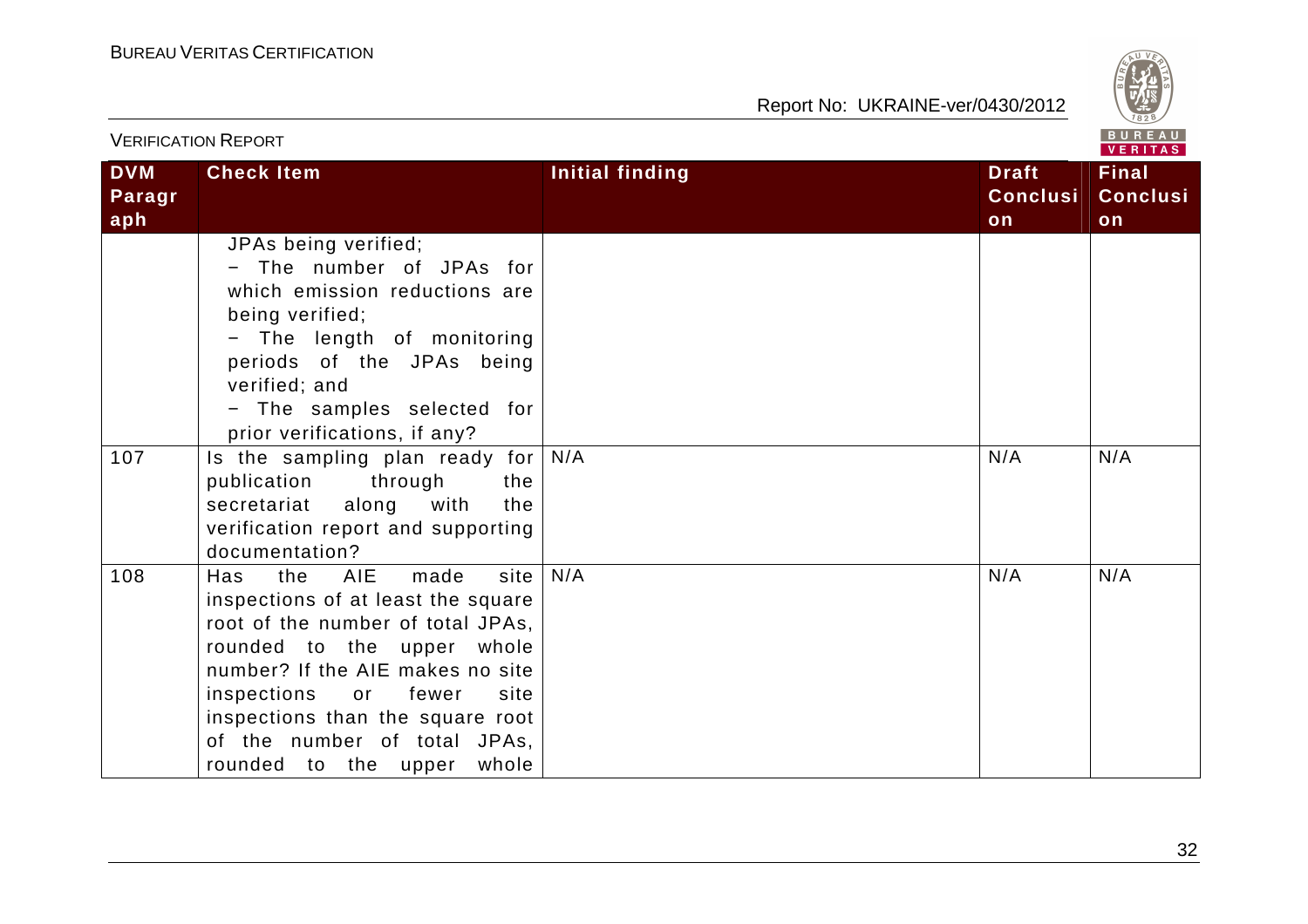

|                             | <b>VERIFICATION REPORT</b>                                                                                                                                                                                                |                 |                                       | BUREAU<br><b>VERITAS</b>              |
|-----------------------------|---------------------------------------------------------------------------------------------------------------------------------------------------------------------------------------------------------------------------|-----------------|---------------------------------------|---------------------------------------|
| <b>DVM</b><br>Paragr<br>aph | <b>Check Item</b>                                                                                                                                                                                                         | Initial finding | <b>Draft</b><br><b>Conclusi</b><br>on | <b>Final</b><br><b>Conclusi</b><br>on |
|                             | AIE<br>number, then does the<br>provide a reasonable explanation<br>and justification?                                                                                                                                    |                 |                                       |                                       |
| 109                         | Is the sampling plan available for<br>submission to the secretariat for<br>the JISC s ex ante assessment?<br>(Optional)                                                                                                   | N/A             | N/A                                   | N/A                                   |
| 110                         | If the AIE learns of a fraudulently<br>included JPA, a fraudulently<br>monitored JPA or an inflated<br>number of emission reductions<br>claimed in a JI PoA, has the AIE<br>informed the JISC of the fraud in<br>writing? | N/A             | N/A                                   | N/A                                   |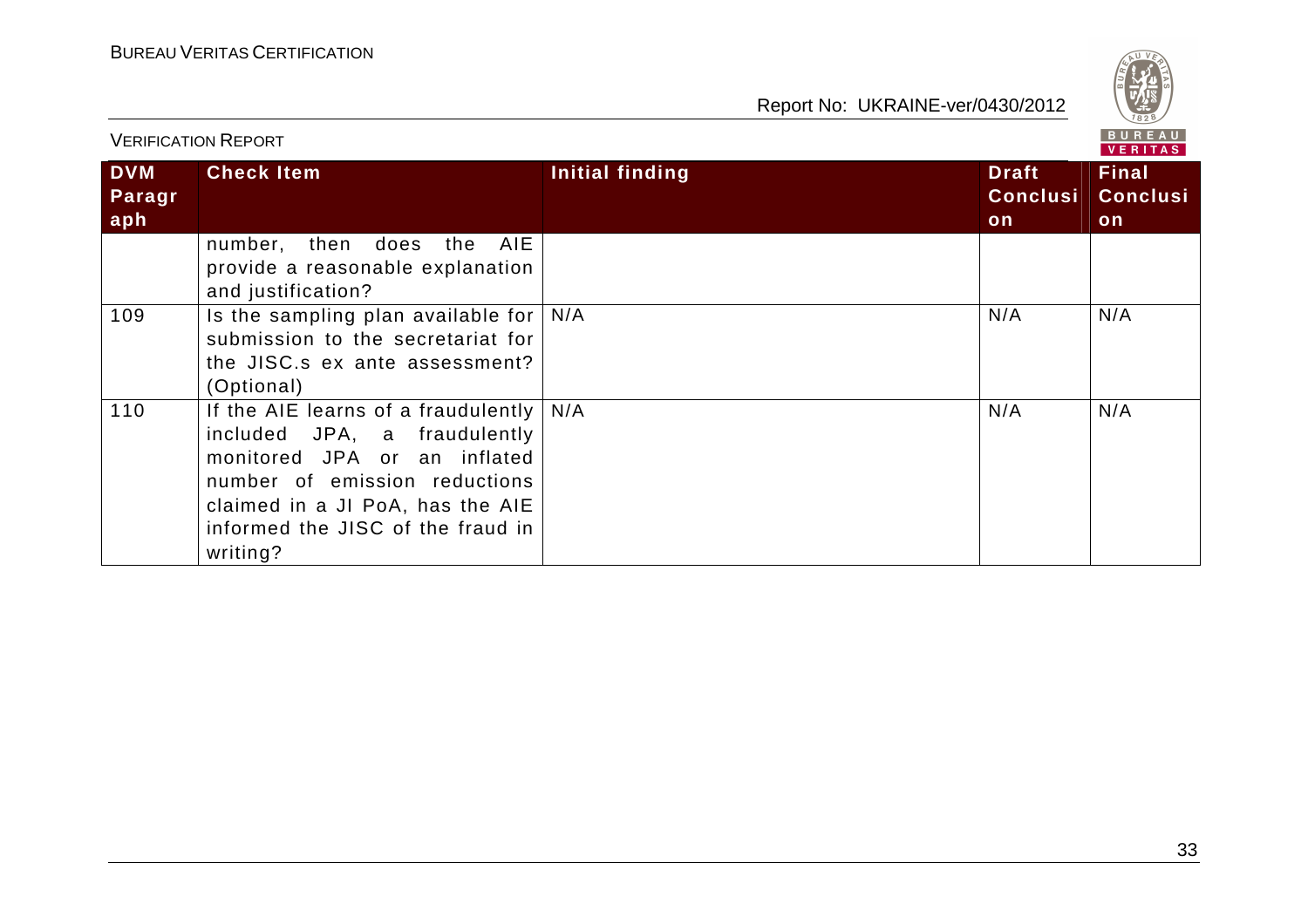

VERIFICATION REPORT

# **Table 2 Resolution of Corrective Action and Clarification Requests**

| clarifications<br>report<br>Draft<br>corrective<br>action<br>requests<br>by<br>validation team                                                                                              | and $ Ref. to $<br>checkli  <br>st<br>questi<br>in<br>on<br>table 1 | of the contract of the contract of the contract of the contract of the contract of the contract of the contract<br>Summary<br>$\boldsymbol{project}$<br>participant response | Verification<br>team<br>conclusion                   |
|---------------------------------------------------------------------------------------------------------------------------------------------------------------------------------------------|---------------------------------------------------------------------|------------------------------------------------------------------------------------------------------------------------------------------------------------------------------|------------------------------------------------------|
| <b>CAR 01.</b> Please, correct the issuance<br>date of Monitoring Report version 1.1<br>(instead of the year 2011 should be<br>the year $2012$ ).                                           | 92                                                                  | Necessary correction is made.                                                                                                                                                | CAR 01 is closed based<br>on the correction made.    |
| <b>CL 01.</b> Please, indicate the monitoring  <br>period on the top page of the<br>Monitoring Report.                                                                                      | 93                                                                  | required<br>modification<br>Now<br>made.                                                                                                                                     | is The issue is closed based<br>on the               |
| <b>CL</b><br>02.<br>indicate<br>the<br>Please,<br>abbreviation (abbreviated name of<br>Environmental (Green) Investments<br>Fund LTD) for better comprehension<br>(MR section A.10, pg. 3). | 94                                                                  | Amendments required are made<br>in the MR of the final version.                                                                                                              | The issue is closed based<br>on the amendments made. |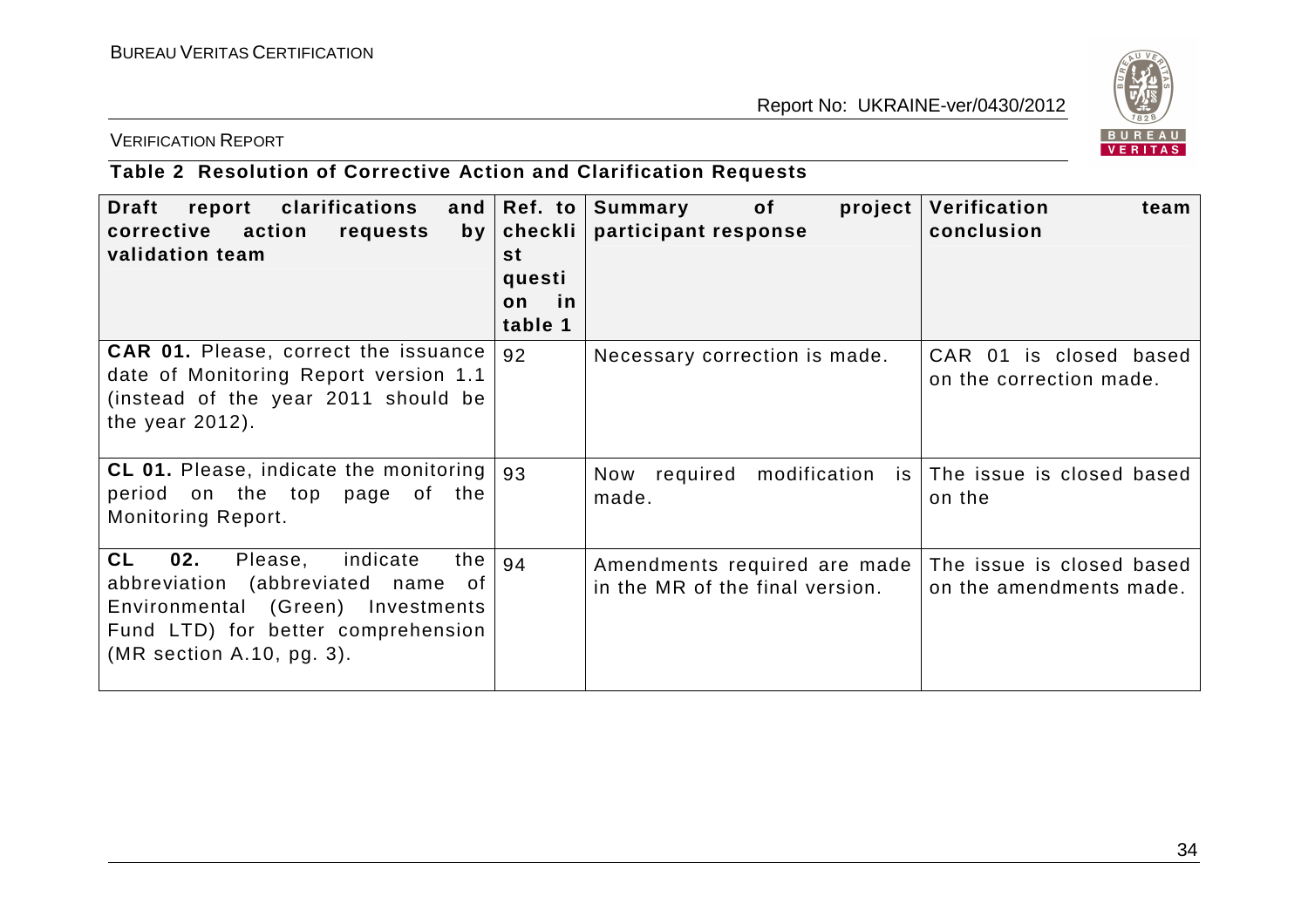

| <b>VERIFICATION REPORT</b>                                                                                                                                                                                                                                                                                                                                                   |         |                                                                                                                                                                                                                             | BUREAU<br>VERITAS                                  |
|------------------------------------------------------------------------------------------------------------------------------------------------------------------------------------------------------------------------------------------------------------------------------------------------------------------------------------------------------------------------------|---------|-----------------------------------------------------------------------------------------------------------------------------------------------------------------------------------------------------------------------------|----------------------------------------------------|
| CL 03. Please, make the name of<br>Ukrainian state scientific-production<br>center for standardization, metrology<br>and certification consistent throughout<br>the whole Monitoring Report.                                                                                                                                                                                 | 101(b)  | The full name of UkrCSM was   Due to the amendments<br>corrected throughout the whole<br>Monitoring report for "Ukrainian  <br>Centre for Standardization and<br>Metrology".<br>Please<br>see<br>Monitoring report (v.2.0). | performed, the issue is<br>closed.                 |
| <b>CAR 02.</b> Please, state correct number<br>of the electricity meter of type Indigo+<br>(Table 3, pg. 6) as for this monitoring<br>period the meter Indigo+ UA015673<br>was used (not the meter Indigo+<br>UA015677). Nevertheless,<br>please,<br>mention the<br>fact<br>of the<br>meter<br>indicating<br>(by<br>the<br>replacement<br>corresponding act on replacement). | 101 (b) | Necessary corrections are now<br>made in the Monitoring report of<br>the final version.                                                                                                                                     | CAR 02 is closed based<br>on the corrections made. |
| <b>CAR 03.</b> Please, correct the phrase<br>Info on NCV for coke oven by adding<br>the word gas at the end of the phrase<br>(please, see Figure 1 in the section<br>B.2 of the MR).                                                                                                                                                                                         | 101 (a) | Required<br>amendments<br>are<br>made.                                                                                                                                                                                      | The issue is closed due to<br>the amendments made. |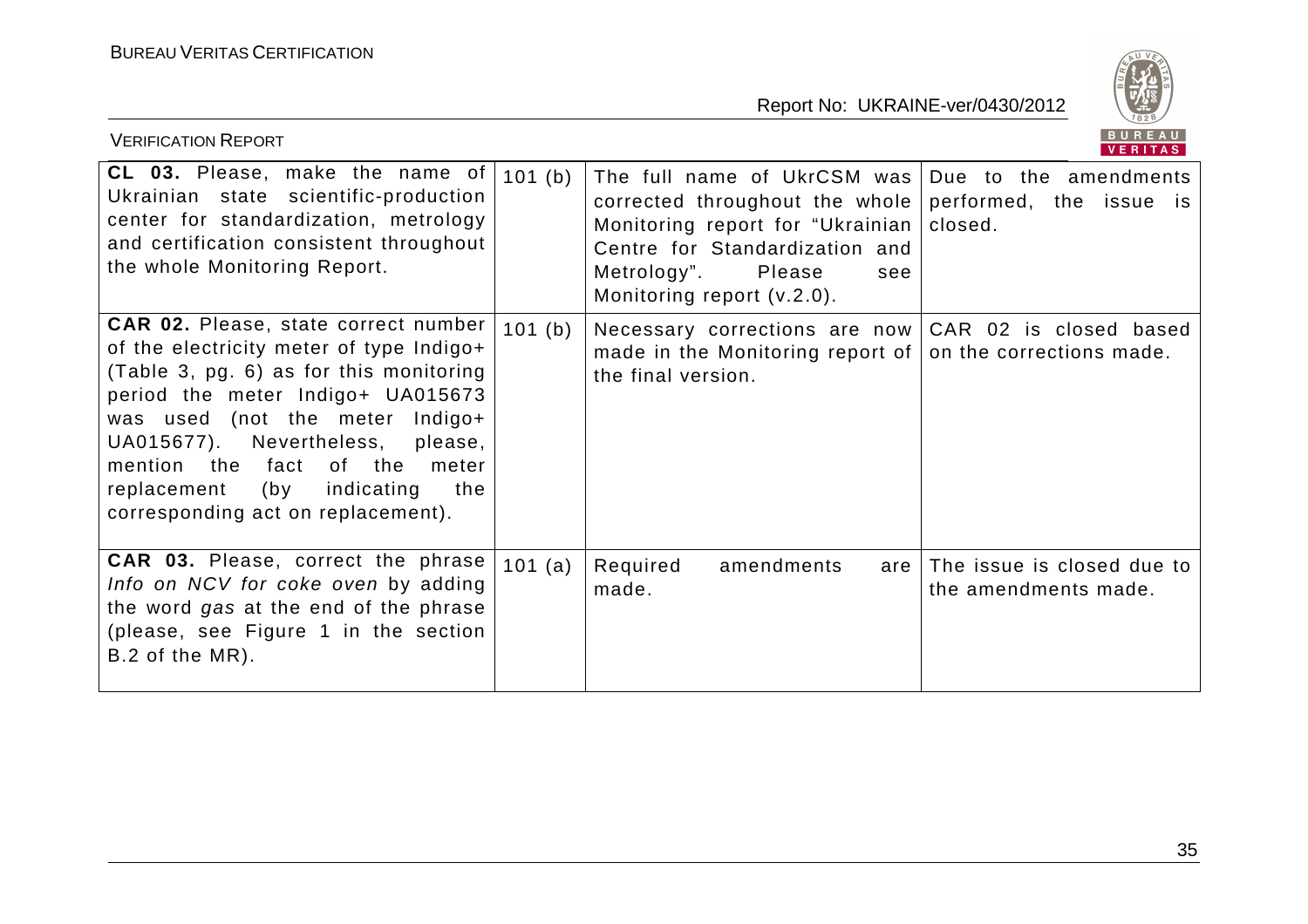

| <b>VERIFICATION REPORT</b>                                                                                                                                                                                        |                                                                                                                                       | BUREAU<br>VERITAS |
|-------------------------------------------------------------------------------------------------------------------------------------------------------------------------------------------------------------------|---------------------------------------------------------------------------------------------------------------------------------------|-------------------|
| $ $ CAR 04. Please, correct the reference $ 95\rangle$ (c)<br>to the corresponding PDD section on<br>the pg. 11 of the MR (instead of the  <br>PDD section D.1.3 should be indicated<br>the PDD section D.1.1.3). | Necessary reference is given in Based on the correction<br>the Monitoring report of the final $ $ made, CAR 04 is closed.<br>version. |                   |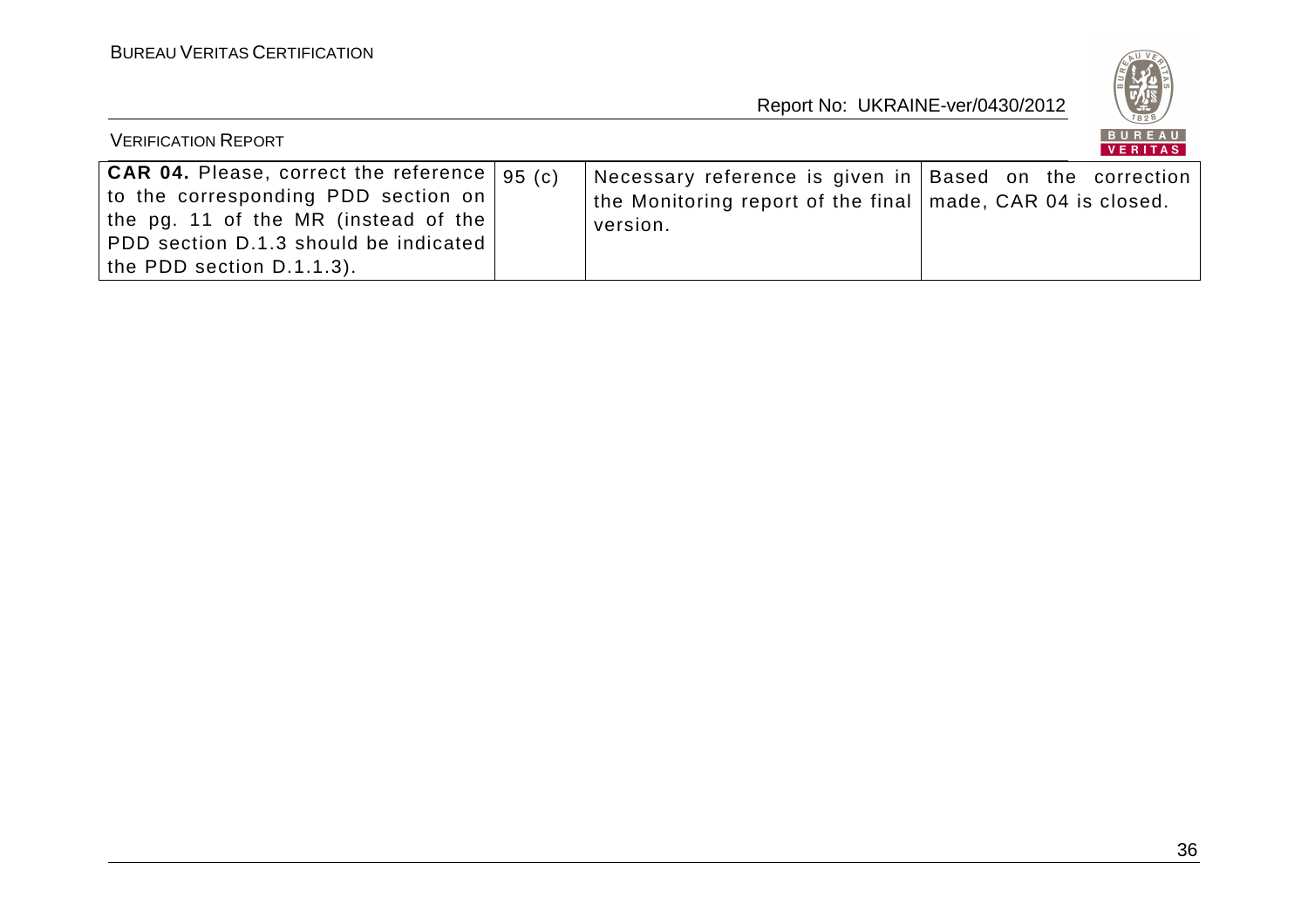

| <b>VERIFICATION REPORT</b>                                                                                                                                                         |        |                                                                                                                                                                                                                                                                                                                                                                                                                                                                                                                                                                                                                                                                                                                                     | <b>BUREAU</b><br><b>VERITAS</b> |
|------------------------------------------------------------------------------------------------------------------------------------------------------------------------------------|--------|-------------------------------------------------------------------------------------------------------------------------------------------------------------------------------------------------------------------------------------------------------------------------------------------------------------------------------------------------------------------------------------------------------------------------------------------------------------------------------------------------------------------------------------------------------------------------------------------------------------------------------------------------------------------------------------------------------------------------------------|---------------------------------|
| <b>CL 04.</b> Please, specify the trainings<br>conducted at PJSC "Yasynivskyi Coke<br>Plant" during the monitoring period<br>documentary<br>confirm<br>this<br>and<br>information. | 101(d) | Monitoring report $(v.2.0)$ was CL 04 is closed due to the<br>corrected. Please see section information added to MR.<br>C.1.2:<br>"In 2011, for the employees of<br>factory's metrological<br>the<br>service quality extension<br>courses at a distance from<br>production was organized in the<br>group: "Ensuring that calibration<br>and measurement laboratories<br>meet certification criteria of<br>metrological system,<br>state<br>preparation for certification" in<br>the Ukrainian Research and<br>Training<br><b>Center</b><br>for<br>Standardization, certification<br>and quality<br>οf<br>Derzhspozhyvstandard<br>0f<br>Ukraine. Upon completion<br>0f<br>courses employees receive the<br>appropriate certificate". |                                 |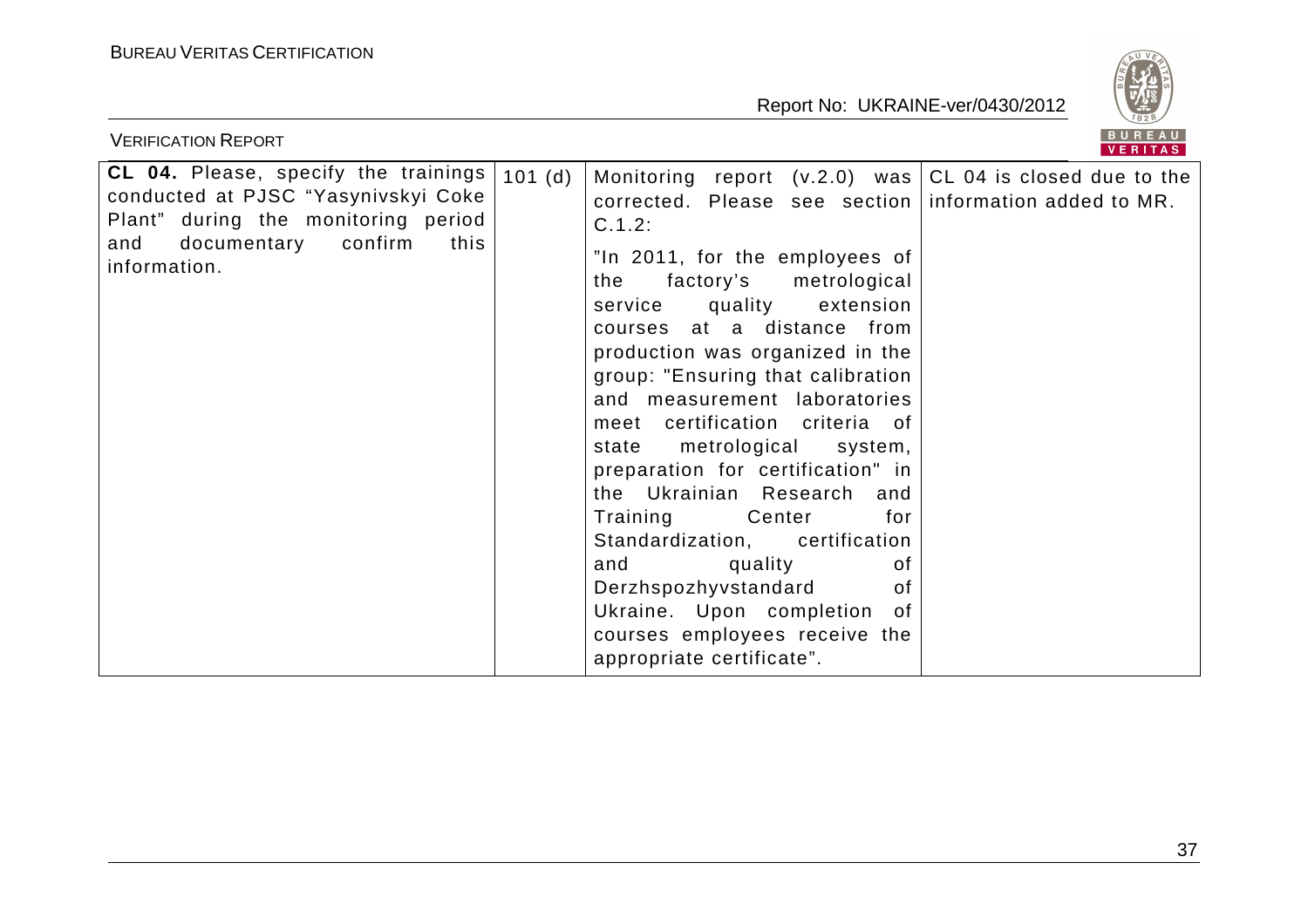

| <b>VERIFICATION REPORT</b>                                                                                                                                                                                                                                                                                                                                                                                                                                                                                                                          |        |                                                                                                                             | BUREAU<br><b>VERITAS</b>                            |
|-----------------------------------------------------------------------------------------------------------------------------------------------------------------------------------------------------------------------------------------------------------------------------------------------------------------------------------------------------------------------------------------------------------------------------------------------------------------------------------------------------------------------------------------------------|--------|-----------------------------------------------------------------------------------------------------------------------------|-----------------------------------------------------|
| <b>CAR 05.</b> Please, correct the name of $\vert$ 94<br>the plant on pg. 23 (Annex 1 of the<br>MR) as the type of ownership has<br>been changed.                                                                                                                                                                                                                                                                                                                                                                                                   |        | Required<br>amendments<br>are<br>made.                                                                                      | The issue is closed.                                |
| CAR 06. Please, add Annex 1 to the<br>table of contents in the MR.                                                                                                                                                                                                                                                                                                                                                                                                                                                                                  | 94     | Corrected. Please see table of CAR 06 is closed based<br>contents in Monitoring report on the modification made<br>(v.2.0). | in the MR.                                          |
| CL 05. Please, make amendments in<br>the list of monitoring equipment types<br>(please, see section B.1 of the English<br>version of the<br>MR)<br>because<br>concerning the electricity<br>meter<br>"Indigo+" there is only one meter of<br>used for the<br>this type<br>project<br>monitoring; also, please, pay attention<br>to section <b>5.1</b> of the Ukrainian version<br>of the MR as there are two meters of<br>type "SAZU-I 687" used (not one) for<br>the project monitoring, please, use the<br>plural form of the corresponding word. | 101(b) | Necessary amendments now are<br>made in the MR.                                                                             | Due to the amendments<br>made, the issue is closed. |